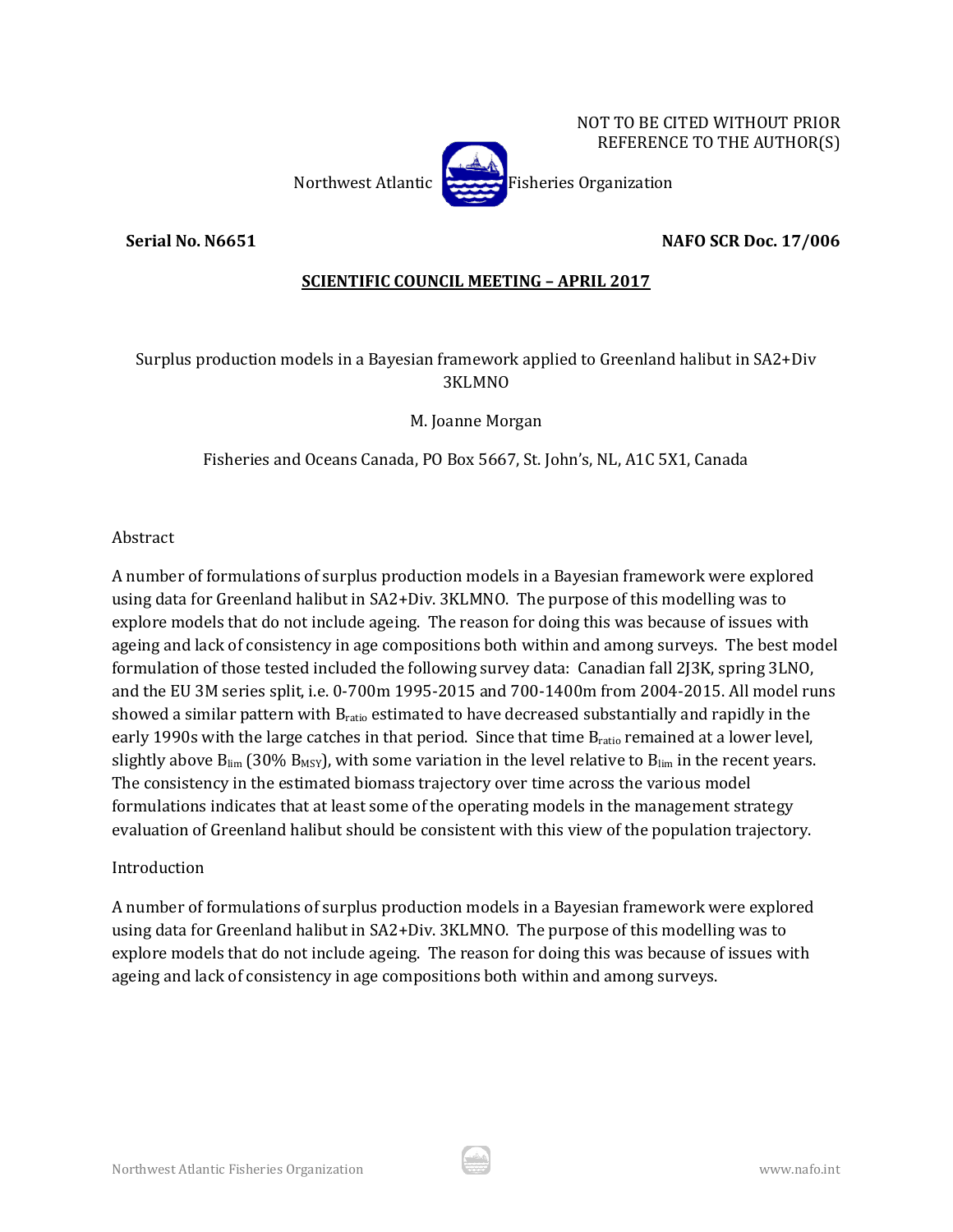Methods

The Schaefer (1954) form of a surplus production model used here is:

Pt=[Pt-1+ r•Pt-1 (1 - Pt-1)- Ct-1/K]•ηt

where Pt-1 and Ct-1 denote exploitable biomass (as a proportion of carrying capacity) and catch, respectively, for year t-1 (Meyer and Millar, 1999a, 1999b). Carrying capacity, K, is the level of stock biomass at equilibrium prior to commencement of a fishery, r is the intrinsic rate of population growth, and ηt is a random variable describing stochasticity in the population dynamics (process error). The model utilizes biomass proportional to an estimate of K in order to aid mixing of the Markov Chain Monte Carlo (MCMC) samples and to help minimize autocorrelation between each state and K (Meyer and Millar, 1999a, 1999b).

An observation equation is used to relate the unobserved biomass, Pt, to the research vessel survey indices:

It=q•Pt •εt

where q is the catchability parameter, Pt is an estimate of the biomass proportional to K at time t, and εt is observation error.

All models used landings – 1960-2015. Several different combinations of survey data were used. See table 1 for full set of data. Results for selected parameters with comments are found in Table 2.

Run 1 (All surveys K 200,10, r 0.2,0.1)

The starting point included all of the survey data (option 1)

|                | 01        |
|----------------|-----------|
| Fall 2J3K      | 1996-2015 |
| Spring 3LNO    | 1996-2014 |
| EU 3M 0-700    | 1995-2015 |
| EU 3M 0-1400   |           |
| EU 3M 700-1400 | 2004-2015 |
| EU 3L          | 2006-2015 |
| EU 3NO         | 1997-2015 |
| Fall 3LNO      | 1996-2015 |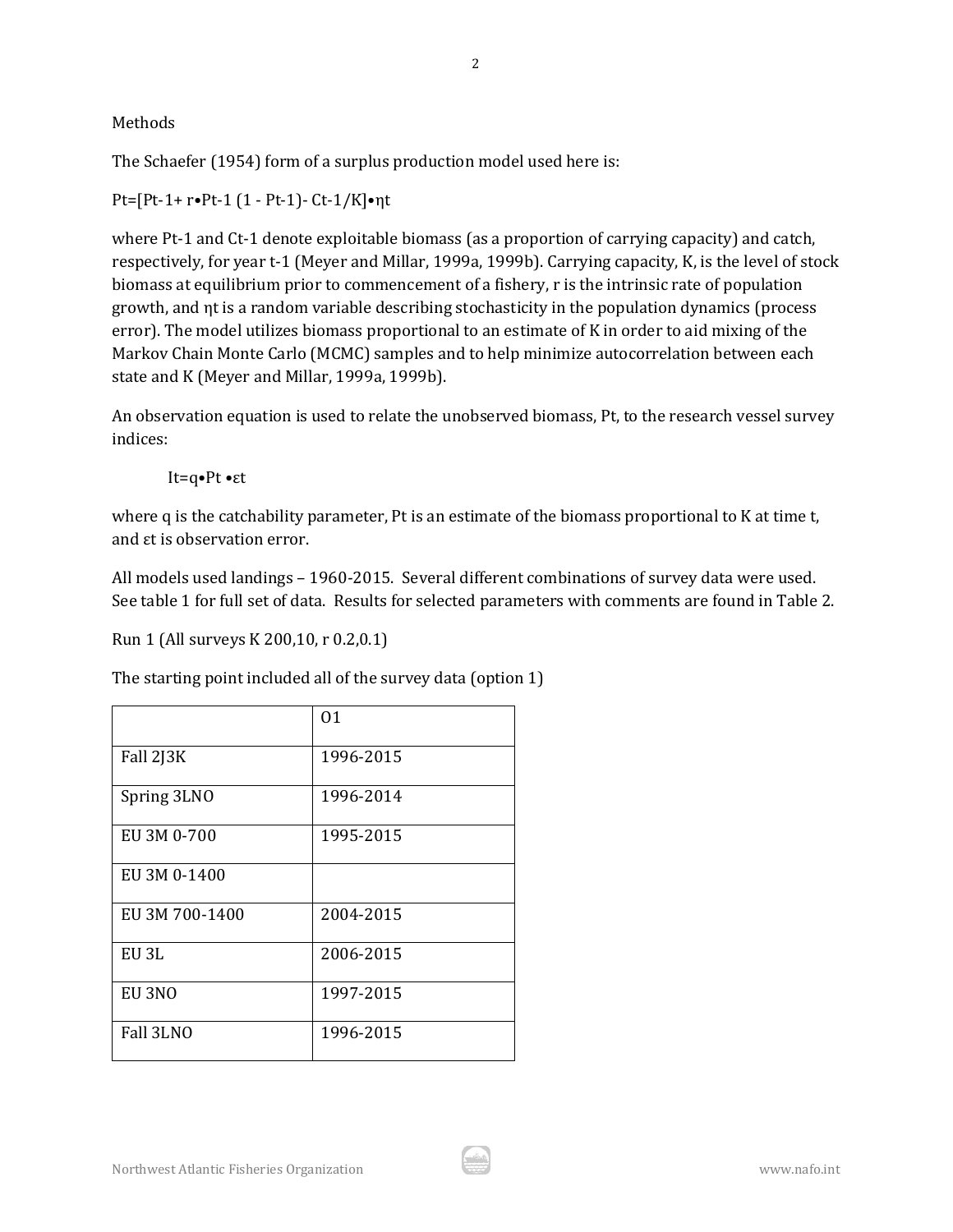Priors were as follows (mean, precision):

 $r \sim$  dlnorm $(-1.72, 4.49)$ 

K~dlnorm(5.297,400.48)

# prior distribution of q's same for all surveys

pq.f2J3K~dgamma(1,1)

q.f2J3K<-1/pq.f2J3K

# Prior for process error, sigma

sigma  $\sim$  dunif(0,10)

isigma2 <- pow(sigma, -2)

# Prior for observation errors, tau same for all surveys

 $a0 - 1$ 

 $h0<-1$ 

```
tau.f2J3K~dgamma(a0,b0)
```
itau2.f2J3K <- 1/tau.f2J3K

The prior for K in this run was too informative and the posterior was very similar to the prior. The estimate of r was unreasonably high for a long lived, slow growing, late maturing species (0.75). Further, the process error was large relative to all observation errors.

Run 2 (All surveys K 400,100, r 0.2, 0.1). A second run was conducted with a less informative prior on K.

K~dlnorm(5.961,16.498)

In this case the parameter estimate for r was still unreasonably large (0.62) and the process error large relative to all observation errors.

Run 3 (All surveys K 400,40, r 0.2, 0.1). Since K and r are not independent, a more informative prior on K with a larger mean than run 1 was attempted to examine the impact on r.

K~dlnorm(5.986,100.5)

Results were similar to previous runs.

Run 4 (All surveys K 400,100, r 0.12,0.01) . An informative prior on r was the next run.

 $r \sim$  dlnorm $(-2.124, 144.5)$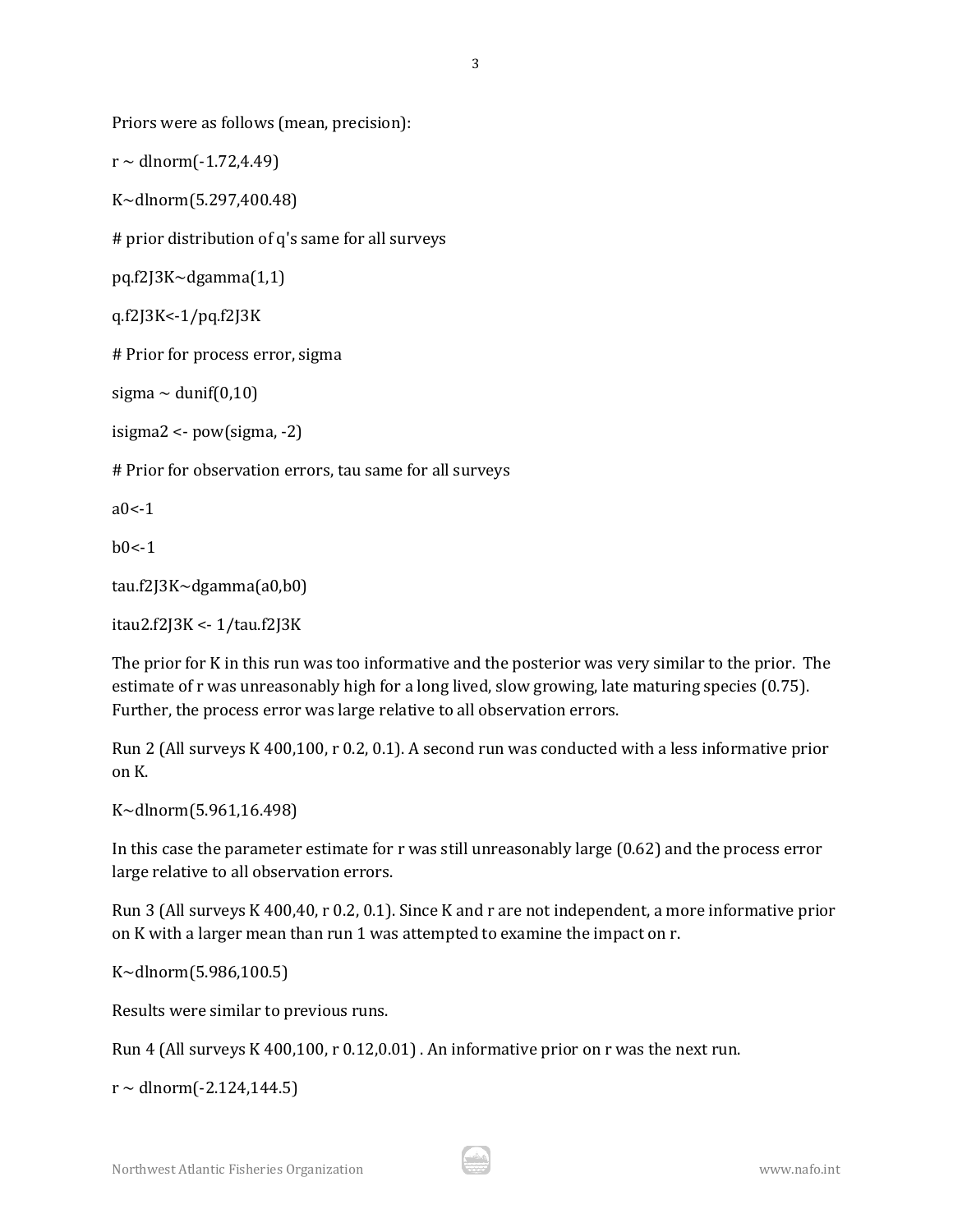K~dlnorm(5.961,16.498)

This resulted in a reasonable r for a species like Greenland halibut (0.13), but a large increase in process error and an increase in observation error.

The size of the process error was an issue in all these runs. So the next series of runs attempted to decrease the process error.

Run 5 (Surveys last accepted assessment, K 400,40, r 0.12,0.1). The starting point for these runs was the surveys used in the last accepted assessment. With the following priors on r and K:

 $r \sim$  dlnorm $(-1.72, 4.49)$ 

K~dlnorm(5.986,100.5)

This resulted in a decrease in r to 0.39 (still large for Greenland halibut but more biologically plausible) and a smaller process error than other runs, although process error was still large relative to the observation error.

Run 6 (Surveys last accepted assessment, K 500,100, r 0.12,0.1). To gauge the impact on r of a less informative K with a higher mean the following prior was used:

K~dlnorm(6.195,25.508)

Results of this model were very similar to the previous run.

Run 7 (Surveys last accepted assessment plus Engels 2J3K K 500, 100, r0.12 0.1 Engels). To see if the model would benefit from the addition of older data the Engel time series from 1978 to 1989 was added. This resulted in a small decrease in r to 0.35 and some improvement in the magnitude of process error relative to observation error for some surveys. But improvements were not substantial.

Run 8 (Surveys last accepted assessment EU split k 500, 100, r0.12 0.1. The next model formulation included the Canadian fall 2J3K, spring 3LNO, and the EU 3M series split, i.e. 0-700m 1995-2015 and 700-1400m from 2004-2015.

 $r \sim$  dlnorm $(-2.38, 1.896)$ 

K~dlnorm(6.195,25.508)

This formulation improved the size of the process error relative to the observation error for most surveys (but not for fall 2J3K).

Run 9 (Surveys last accepted assessment EU split k 400, 40, r0.12 0.1). This same data set was used in a formulation with a more informative prior on K.

K~dlnorm(5.986,100.5)

This run had the smallest process error.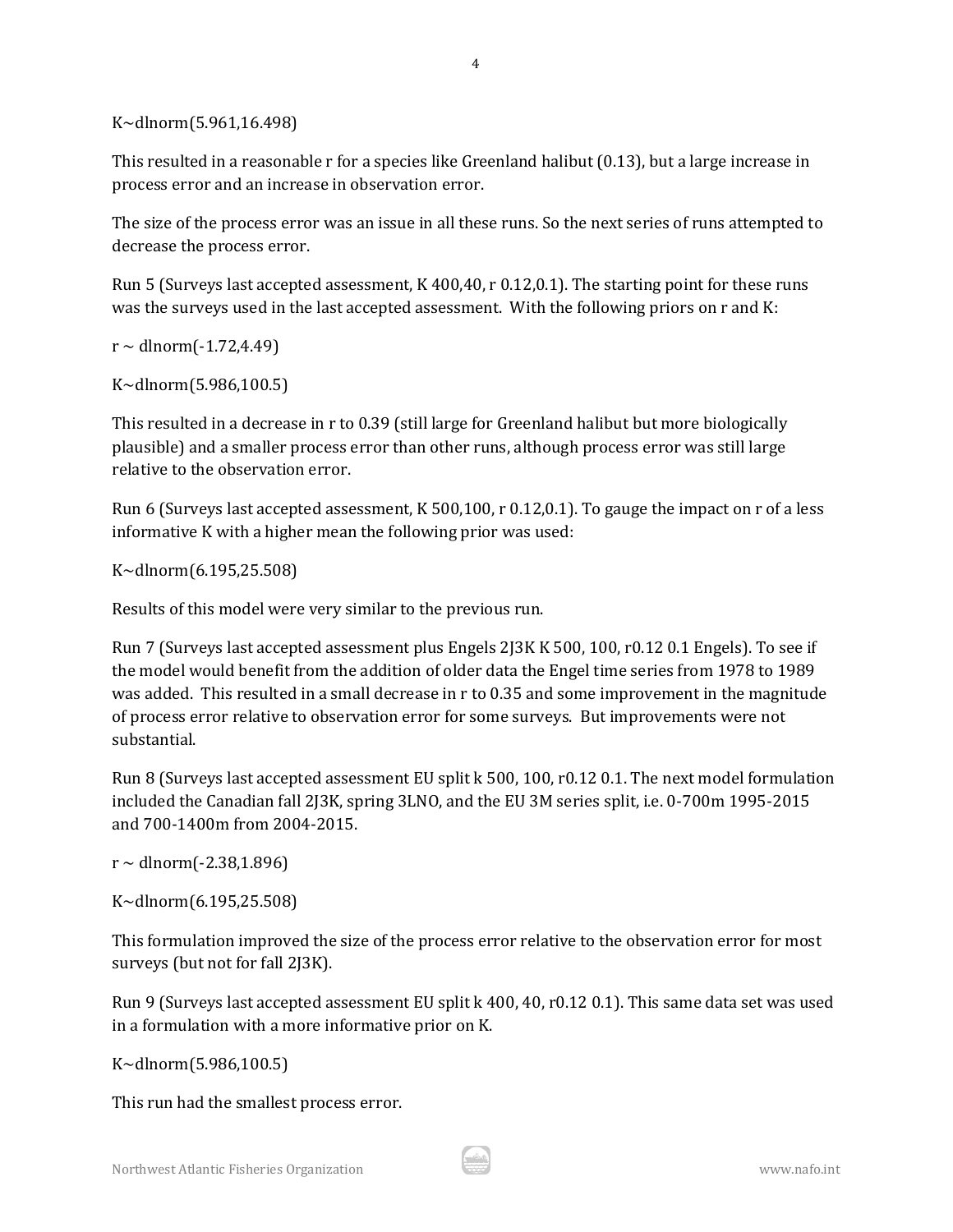The size of the process error is an issue for all runs. A graphical comparison of process error over time is presented in Figure 1. It is clear that run 4 with an informative prior on r that resulted in a seemingly reasonable value of r, had very large process error compared to other runs. While run 1 was amongst the smallest process error, its process error was larger than the 2 runs with the EU split. The smallest process error was for run 9 and this run is explored further.

# Model fit Run 9

Priors and posteriors for r and K are given in Figure 2. All posteriors (only r and K shown) were updated from their priors.

Figure 3 shows the observed and predicted survey along with standardized residuals. Model fit to the surveys seems reasonably good with little or no pattern in the residuals.

Process error (Figure 4) shows no trend over time.

Convergence diagnostics for Run 9 are shown in Appendix 1.

# Results Run 9

Bratio (Figure 5) is estimated to have decreased substantially and rapidly in the early 1990s with the large catches in that period. Since that time B<sub>ratio</sub> has remained at a lower level, slightly above B<sub>lim</sub>  $(30\% B_{MSY})$ . All model runs showed this same pattern, with some variation in the level relative to  $B_{\text{lim}}$  in the recent years. Run 9 estimates a  $B_{\text{ratio}}$  of 0.41 in 2015. The most pessimistic run has estimates of B<sub>ratio</sub> of near 0.3 in the most recent years, while the most optimistic estimates B<sub>ratio</sub> at about 0.58. Runs also differed in the size of the credible intervals in the period prior to the surveys, with credible intervals for Run 9 being amongst the smallest.

Fratio in Run 9 (Figure 6) was estimated to generally be above 1 since 1990 but has been decreasing since about 2010. The trend in  $F_{ratio}$  was similar across runs but the period of time above  $F_{MSY}$ varied.

The consistency in the estimated biomass trajectory over time across the various model formulations indicates that at least some of the operating models in the management strategy evaluation of Greenland halibut should be consistent with this view of the population trajectory.

# References

MEYER, R., and R.B. MILLAR. 1999a. BUGS in Bayesian stock assessments. Can. J. Fish. Aquat. Sci. 56: 1078-1086.

MEYER, R., and R.B. MILLAR. 1999b. Bayesian stock assessment using a state–space implementation of the delay difference model. Can. J. Fish. Aquat. Sci. 56: 37-52.

NAFO 2014. Report of the 7th Meeting of the NAFO Scientific Council (SC) Working Group on Ecosystem Science and Assessment (WGESA) [Formerly SC WGEAFM]. NAFO SCS Doc. 14/023.

NTZOUFRAZ, I. 2009. Bayesian modelling using WinBUGS. John Wiley and Sons, New Jersey.

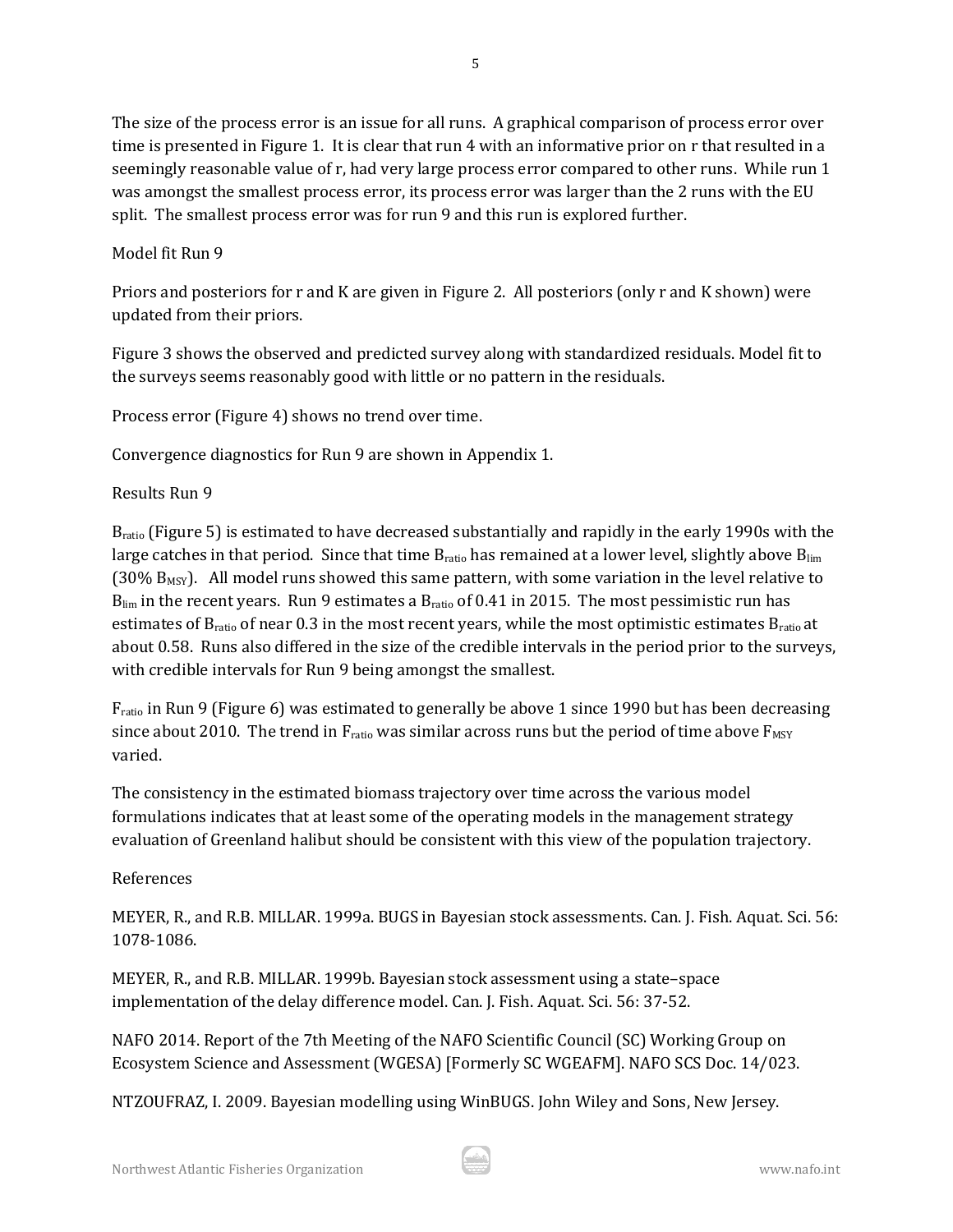SCHAEFER, M.B. 1954. Some aspects of the dynamics of populations important to the management of commercial marine fisheries. Bull. Int.-Am. Trop. Tuna Com. 1: 25-56.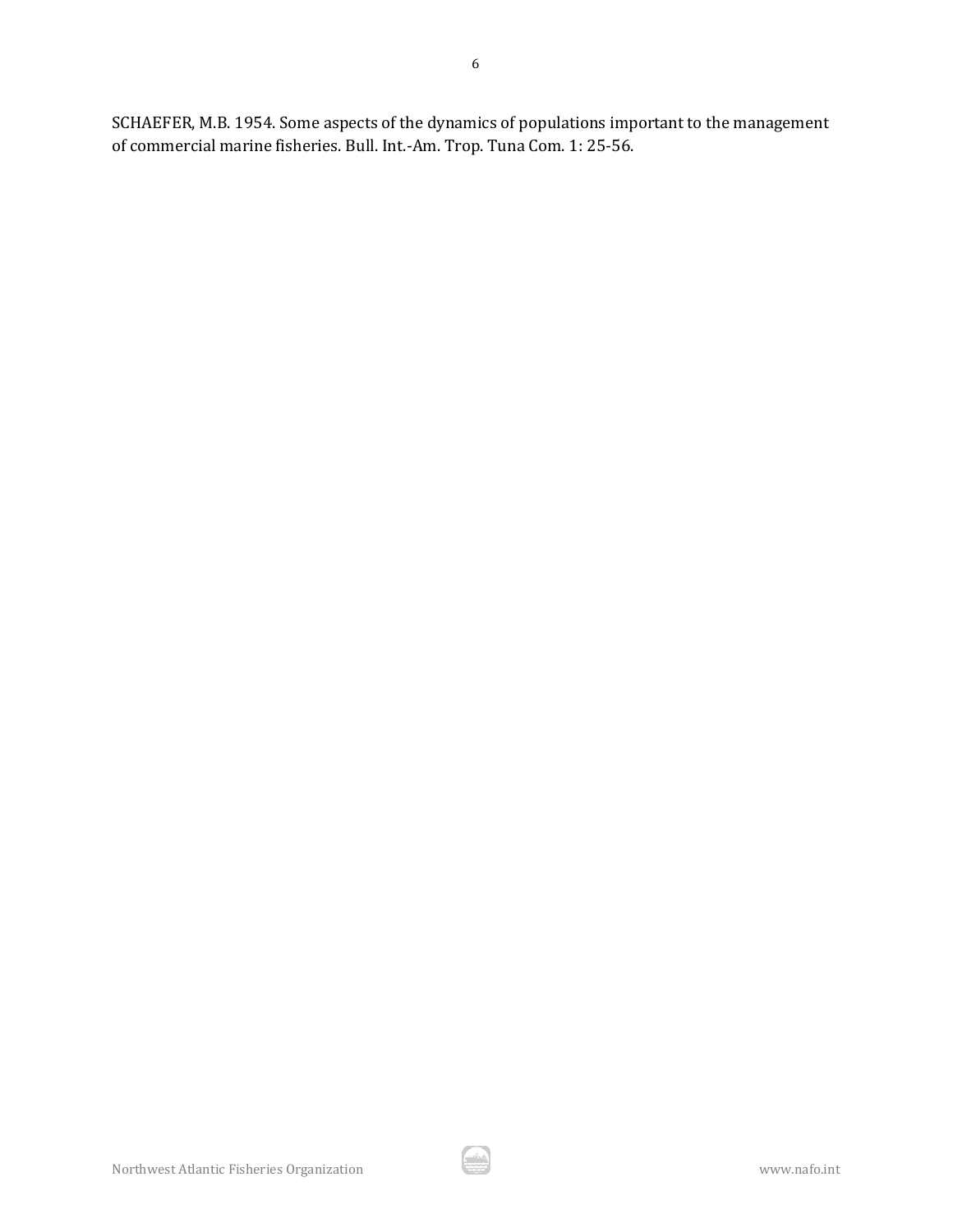| Year | Landings f2J3K |                                   | sp3LNO                    | f3LNO             | EU3M7  | EU3M14 EU3L |                            | EU3NO    | F2J3K    | EU3M7all EU3M714 |                   |
|------|----------------|-----------------------------------|---------------------------|-------------------|--------|-------------|----------------------------|----------|----------|------------------|-------------------|
| 1960 | 0.9            |                                   |                           |                   |        |             |                            |          |          |                  |                   |
| 1961 | 0.7            |                                   |                           |                   |        |             |                            |          |          |                  |                   |
| 1962 | 0.6            |                                   |                           |                   |        |             |                            |          |          |                  |                   |
| 1963 | $\overline{2}$ |                                   |                           |                   |        |             |                            |          |          |                  |                   |
| 1964 | $\overline{4}$ |                                   |                           |                   |        |             |                            |          |          |                  |                   |
| 1965 | 10             |                                   |                           |                   |        |             |                            |          |          |                  |                   |
| 1966 | 19             |                                   |                           |                   |        |             |                            |          |          |                  |                   |
| 1967 | 27             |                                   |                           |                   |        |             |                            |          |          |                  |                   |
| 1968 | 32             |                                   |                           |                   |        |             |                            |          |          |                  |                   |
| 1969 | 37             |                                   |                           |                   |        |             |                            |          |          |                  |                   |
| 1970 | 37             |                                   |                           |                   |        |             |                            |          |          |                  |                   |
| 1971 | 25             |                                   |                           |                   |        |             |                            |          |          |                  |                   |
| 1972 | 30             |                                   |                           |                   |        |             |                            |          |          |                  |                   |
| 1973 | 29             |                                   |                           |                   |        |             |                            |          |          |                  |                   |
|      | 28             |                                   |                           |                   |        |             |                            |          |          |                  |                   |
| 1974 |                |                                   |                           |                   |        |             |                            |          |          |                  |                   |
| 1975 | 28.814         |                                   |                           |                   |        |             |                            |          |          |                  |                   |
| 1976 | 24.611         |                                   |                           |                   |        |             |                            |          |          |                  |                   |
| 1977 | 32.048         |                                   |                           |                   |        |             |                            |          |          |                  |                   |
| 1978 | 39.07          |                                   |                           |                   |        |             |                            |          | 184.2717 |                  |                   |
| 1979 | 34.104         |                                   |                           |                   |        |             |                            |          | 133.3    |                  |                   |
| 1980 | 32.867         |                                   |                           |                   |        |             |                            |          | 145.187  |                  |                   |
| 1981 | 30.754         |                                   |                           |                   |        |             |                            |          | 154.6271 |                  |                   |
| 1982 | 26.278         |                                   |                           |                   |        |             |                            |          | 175.1035 |                  |                   |
| 1983 | 27.861         |                                   |                           |                   |        |             |                            |          | 176.1205 |                  |                   |
| 1984 | 26.711         |                                   |                           |                   |        |             |                            |          | 194.0843 |                  |                   |
| 1985 | 20.347         |                                   |                           |                   |        |             |                            |          | 141.4081 |                  |                   |
| 1986 | 17.976         |                                   |                           |                   |        |             |                            |          | 185.3908 |                  |                   |
| 1987 | 32.442         |                                   |                           |                   |        |             |                            |          | 127.2533 |                  |                   |
| 1988 | 19.215         |                                   |                           |                   |        |             |                            |          | 103.7177 |                  |                   |
| 1989 | 20.034         |                                   |                           |                   |        |             |                            |          | 111.2168 |                  |                   |
| 1990 | 47.454         |                                   |                           |                   |        |             |                            |          |          |                  |                   |
| 1991 | 65.008         |                                   |                           |                   |        |             |                            |          |          |                  |                   |
| 1992 | 63.193         |                                   |                           |                   |        |             |                            |          |          |                  |                   |
| 1993 | 62.455         |                                   |                           |                   |        |             |                            |          |          |                  |                   |
| 1994 | 51.029         |                                   |                           |                   |        |             |                            |          |          |                  |                   |
| 1995 | 15.272         |                                   |                           |                   | 10.875 |             |                            |          |          | 10.875           |                   |
| 1996 |                | 18.84 185.1071 15.71855 26.71187  |                           |                   | 11.594 |             |                            |          |          | 11.594           |                   |
| 1997 |                | 19.858 212.6417 25.23187          |                           | 29.56447          | 16.098 |             |                            | 6.859332 |          | 16.098           |                   |
| 1998 |                | 19.946 204.3071                   |                           | 47.8396 42.66205  | 24.229 |             |                            | 11.30522 |          | 24.229           |                   |
| 1999 |                | 24.226 262.7791 28.78056 28.75192 |                           |                   | 21.207 |             |                            | 11.24637 |          | 21.207           |                   |
| 2000 |                | 34.177 198.1868 31.32762 25.25606 |                           |                   | 16.959 |             |                            | 9.331294 |          | 16.959           |                   |
| 2001 |                | 38.232 194.4974                   |                           | 15.3435 21.59101  | 13.872 |             |                            | 7.721428 |          | 13.872           |                   |
| 2002 | 34.062         | 120.59                            |                           | 7.43686 15.01681  | 12.1   |             |                            | 2.379667 |          | 12.1             |                   |
| 2003 |                | 35.151 131.2216 15.12497 16.99365 |                           |                   | 6.214  |             |                            | 4.700956 |          | 6.214            |                   |
| 2004 |                | 25.486 149.6441 11.78614 19.23214 |                           |                   |        | 28.561      |                            | 3.437284 |          | 12.292           | 16.382            |
| 2005 |                | 23.255 173.6577                   | 17.20721                  | 28.63054          |        | 20.46       |                            | 3.070872 |          | 11.698           | 8.762             |
| 2006 |                | 23.531 216.0995                   |                           | 14.4352 25.46323  |        |             | 23.475 8.795172 2.719831   |          |          | 11.706           | 11.767            |
| 2007 |                | 22.747 236.8296 31.21188 24.45516 |                           |                   |        |             | 30.731 9.602631 3.285677   |          |          | 13.04            | 17.691            |
| 2008 | 21.18          |                                   |                           | 21.07216 29.51543 |        |             | 38.444 14.49439 7.271533   |          |          | 11.995           | 27.617            |
| 2009 |                | 23.156 162.6193 6.990234          |                           | 16.27724          |        |             | 36.047 12.03035 12.92692   |          |          | 7.775            | 28.27             |
| 2010 |                | 26.174 166.2302 17.15382          |                           | 17.42467          |        |             | 27.094 13.46615 12.46162   |          |          | 6.656            | 20.438            |
| 2011 |                | 24.96 214.7178                    | 10.816                    | 22.64046          |        |             | 32.021 8.476713 6.483437   |          |          | 6.713            | 25.308            |
| 2012 |                | 22.98 191.1353 19.56726 17.62161  |                           |                   |        |             | 23.504 8.475973 6.829932   |          |          | 4.29             | 19.214            |
| 2013 | 19.98          |                                   | 245.104 7.513936 26.70615 |                   |        |             | 23.391 10.01795 4.959137   |          |          | 2.799            | 20.592            |
| 2014 |                | 21.43 271.0874 6.837792           |                           |                   |        |             | 29.288 13.74271 5.48212    |          |          | 5.167            | 24.121            |
| 2015 |                | 15.27 181.2614                    |                           | 8.945409          |        |             | 58.17913 13.46174 8.519134 |          |          |                  | 6.577032 51.60209 |

Table 1. Data used in the Bayesian Surplus Production models. Values are in thousands of tons.

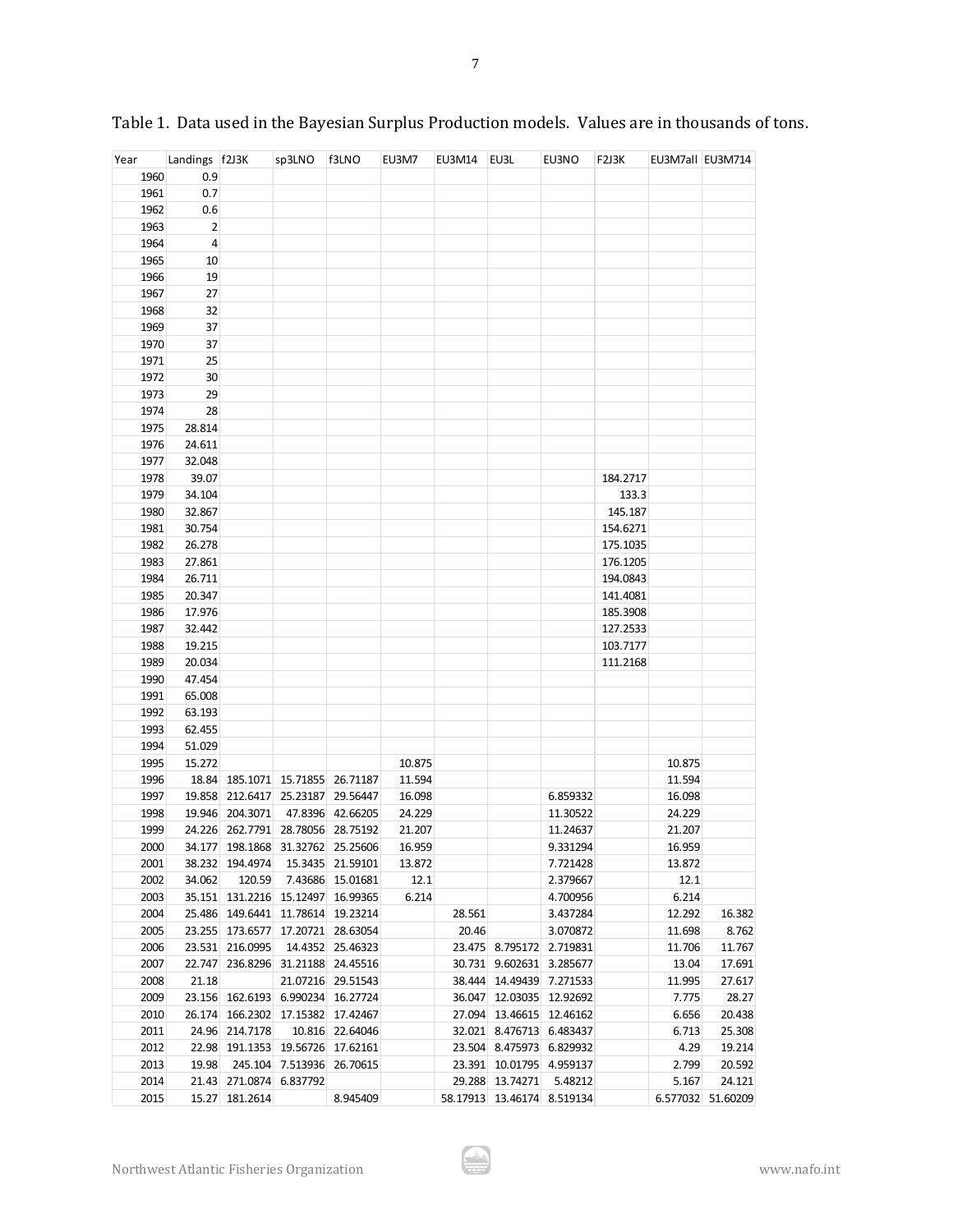Table 2. Parameter estimates from different formulations of surplus production models. Sigma is process error. Tau referred to in comments is observation error. See text for details.

# **RUN 1 All surveys, K 200,10, r 0.2,0.1**

| R           | Κ                                         | MSY        | <b>FMSY</b>                       | sigma | comments                                                                                          |
|-------------|-------------------------------------------|------------|-----------------------------------|-------|---------------------------------------------------------------------------------------------------|
| 0.75        | 200.5                                     | 38.02      | 0.37                              | 0.21  | K not updated, r very large, sigma large relative to all tau                                      |
| <b>RUN2</b> |                                           |            | All surveys, K 400,100, r 0.2,0.1 |       |                                                                                                   |
| R           | Κ                                         | <b>MSY</b> | <b>FMSY</b>                       | sigma | comments                                                                                          |
| 0.62        | 298.4                                     | 47.04      | 0.31                              | 0.26  | r very large, sigma large relative to all tau                                                     |
|             | RUN 3 All surveys, K 400,40, r 0.2,0.1    |            |                                   |       |                                                                                                   |
| R           | K                                         | <b>MSY</b> | <b>FMSY</b>                       | sigma | comments                                                                                          |
| 0.54        | 388.3                                     | 52.27      | 0.27                              | 0.27  | r very large, sigma large relative to all tau                                                     |
|             | RUN 4 All surveys, K 400,100, r 0.12,0.01 |            |                                   |       |                                                                                                   |
| R           | Κ                                         | MSY        | <b>FMSY</b>                       | sigma | comments                                                                                          |
| 0.13        | 460.3                                     | 14.64 0.06 | 0.40                              |       | r reasonable for turbot, sigma large relative to all tau and to<br>other formulations, tau larger |
|             |                                           |            |                                   |       | RUN 5 Surveys last accepted assessment, K 400,40, r 0.12,0.1                                      |
| R           | Κ                                         | <b>MSY</b> | <b>FMSY</b>                       | sigma | comments                                                                                          |
| 0.39        | 379.7                                     | 36.39 0.19 | 0.18                              |       | r somewhat large, sigma large relative to most tau                                                |
|             |                                           |            |                                   |       | RUN 6 Surveys last accepted assessment, K 500,100, r 0.12,0.1                                     |
| R           | К                                         | <b>MSY</b> | <b>FMSY</b>                       | sigma | comments                                                                                          |
| 0.37 410.6  |                                           | 37.75 0.19 | 0.18                              |       | r somewhat large, sigma large relative to most tau                                                |
|             |                                           |            |                                   |       | RUN 7 Surveys last accepted assessment plus Engels 2J3K K 500, 100, r0.12 0.1 Engels              |
| R           | Κ                                         | <b>MSY</b> | <b>FMSY</b>                       | sigma | comments                                                                                          |
| 0.35        | 418.8                                     | 36.84      | 0.18                              | 0.17  | r somewhat large, sigma large but improved for some tau                                           |
|             |                                           |            |                                   |       | RUN 8 Surveys last accepted assessment EU split k 500, 100, r0.12 0.1                             |
| R           | К                                         | <b>MSY</b> | <b>FMSY</b>                       | sigma | comments                                                                                          |
| 0.38        | 407.7                                     | 37.05      | 0.19                              | 0.17  | r somewhat large, sigma large relative to 2J3K                                                    |
|             |                                           |            |                                   |       | RUN 9 Surveys last accepted assessment EU split k 400, 40, r0.12 0.1                              |
| R           | Κ                                         | <b>MSY</b> | <b>FMSY</b>                       | sigma | comments                                                                                          |
| 0.38        | 378.3                                     | 35.52      | 0.19                              | 0.15  | r somewhat large, sigma smallest, sigma large relative to 2J3K                                    |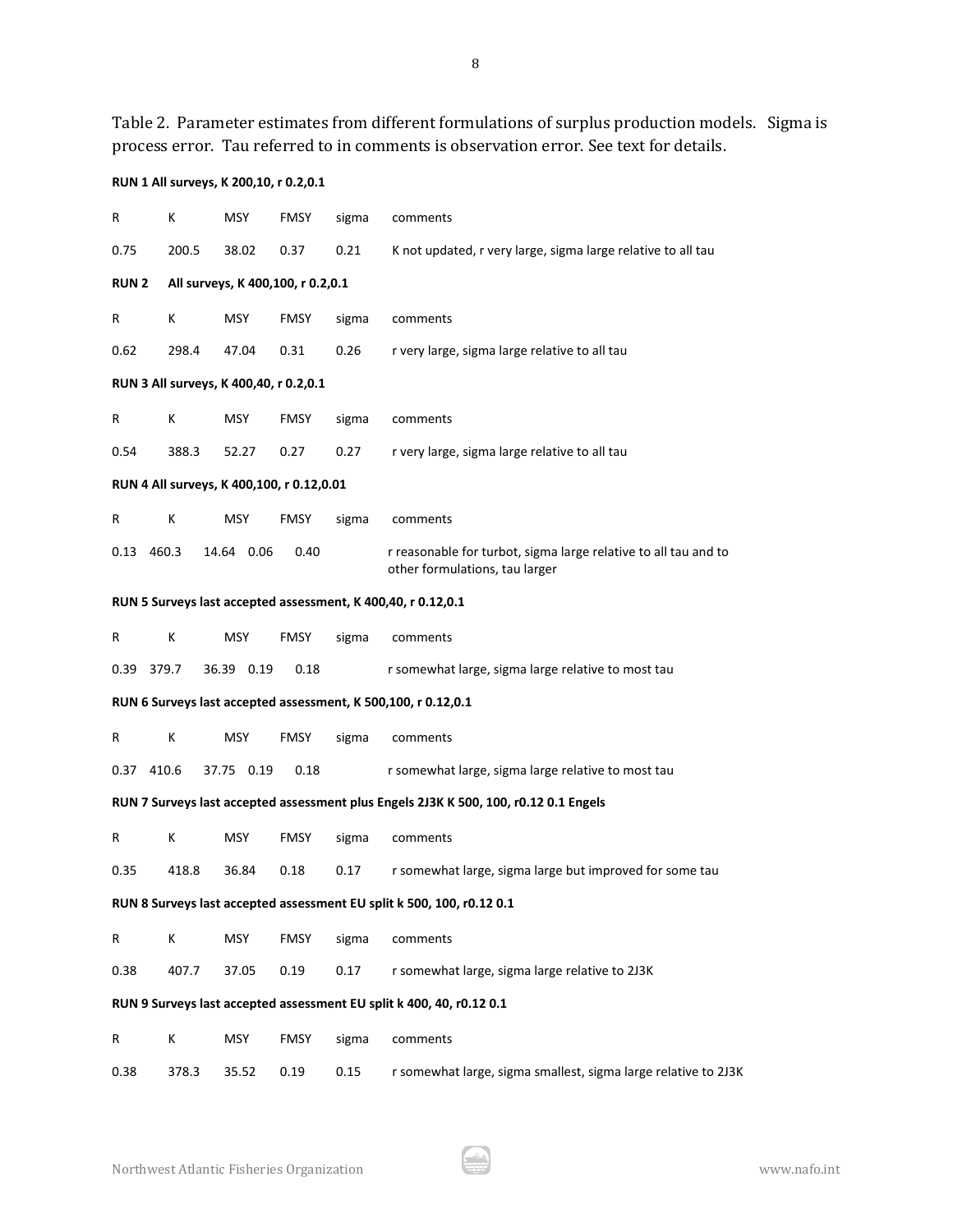

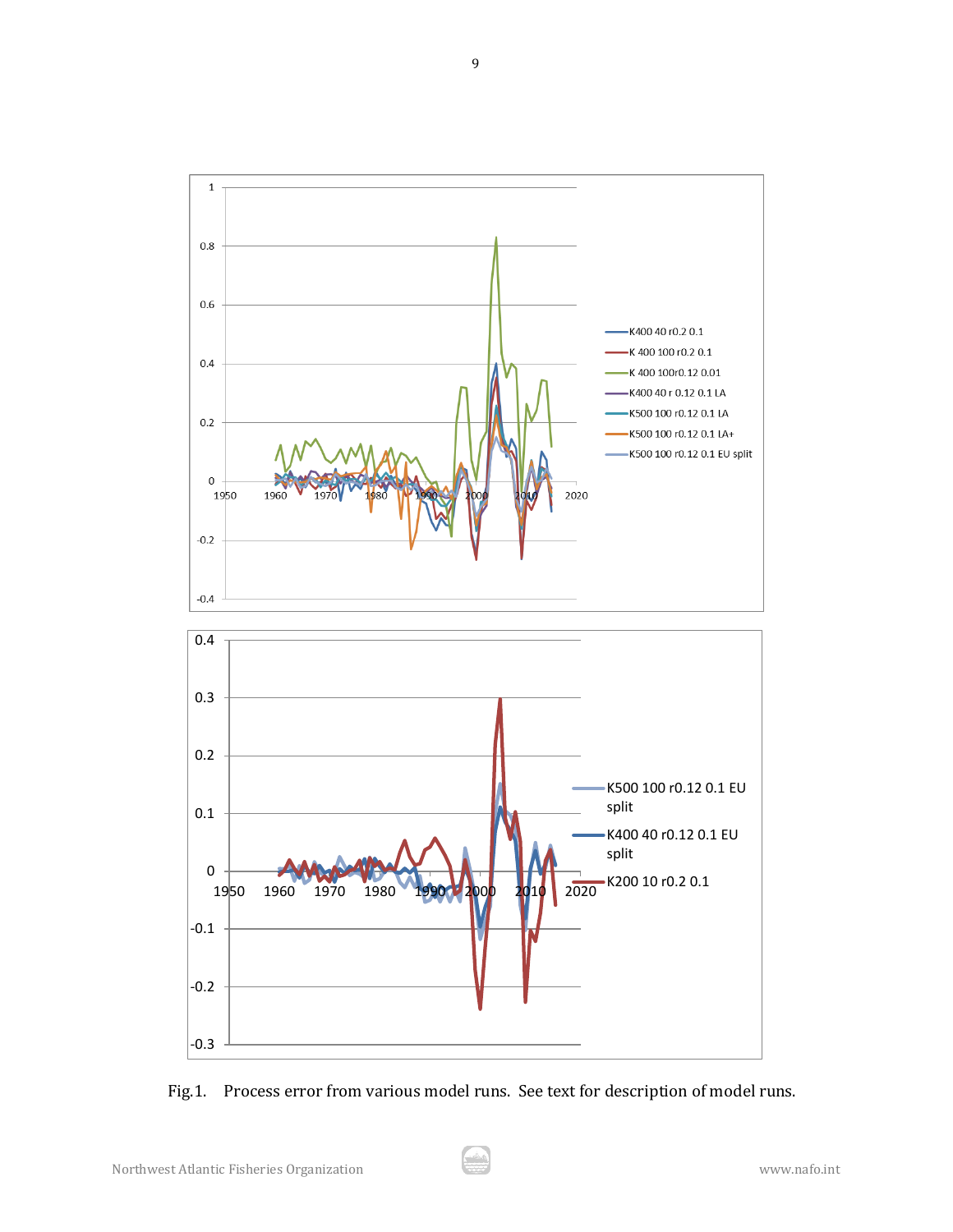

Fig. 2. Priors (red dotted) and posteriors (black solid) for r and K from run 9.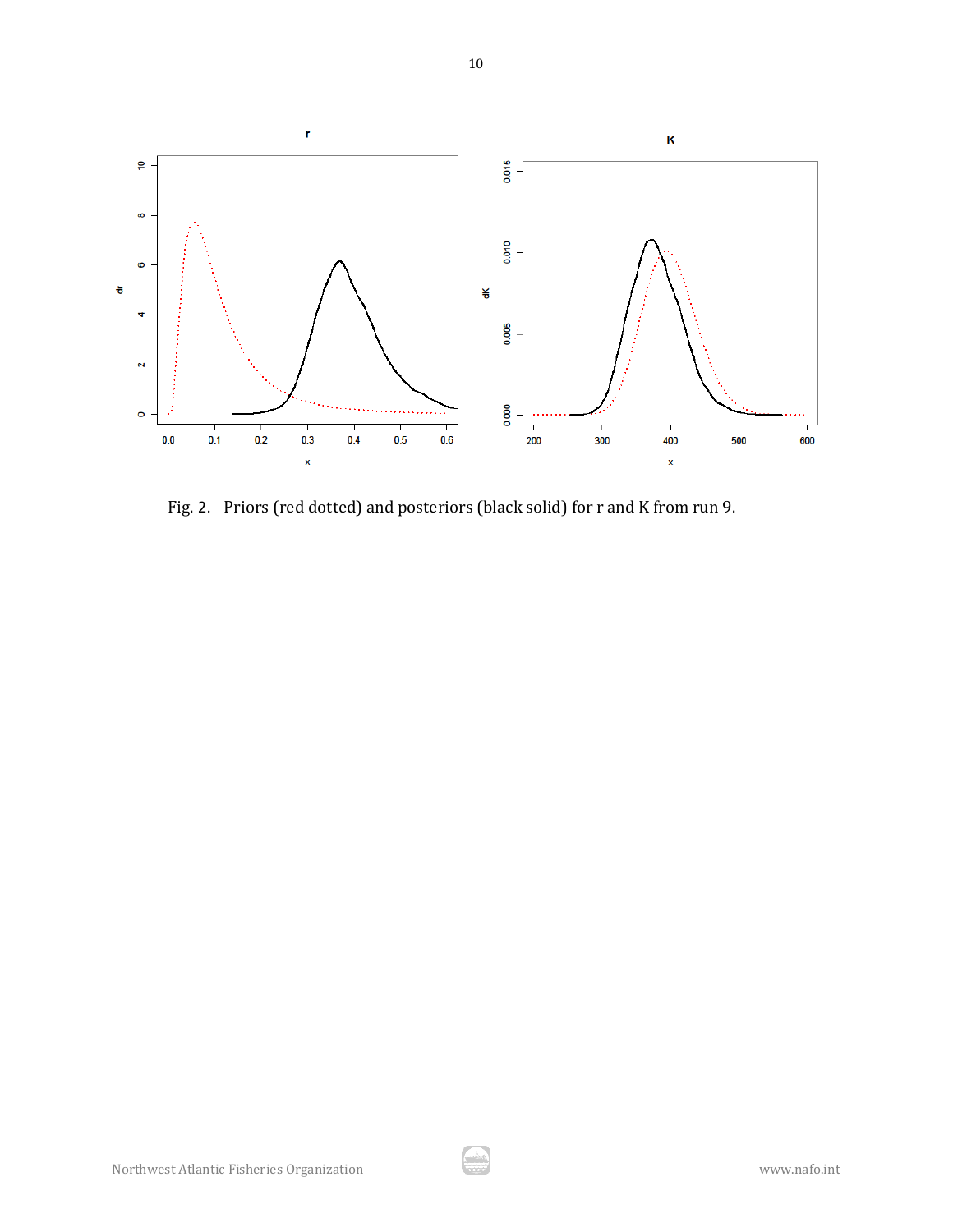

Fig. 3a. Observed and predicted for each survey along with standardized residuals ((x-mean(x))/sd(x)), for Canadian fall 2J3K (f2J3K) and Canadian spring 3LNO (sp3LNO) surveys.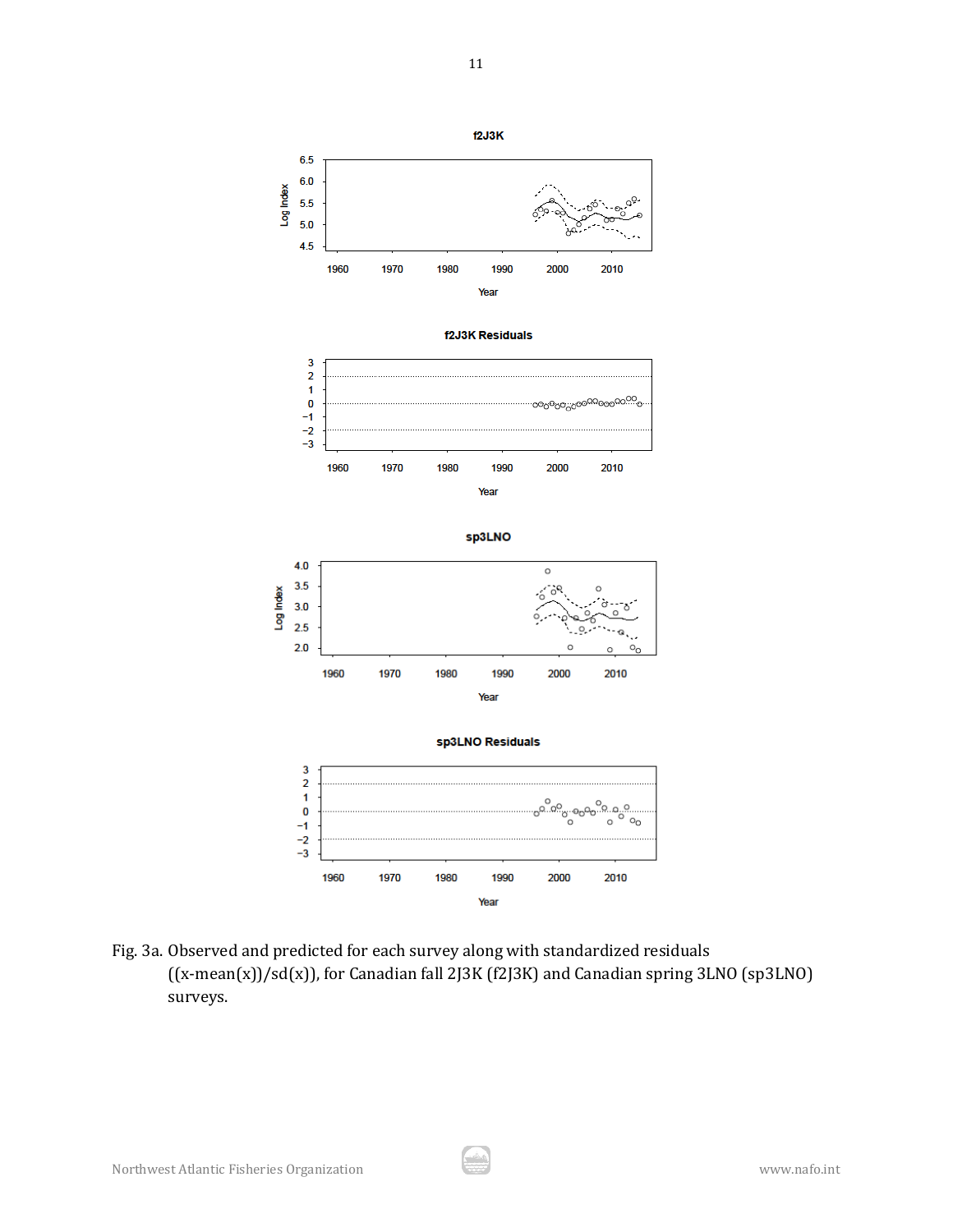

Fig.3b. Observed and predicted for each survey along with standardized residuals  $((x-mean(x))/sd(x))$ , EU 3M survey from 0-700m (EU3M700) and EU 3M survey from 700-1400m (EU3M714).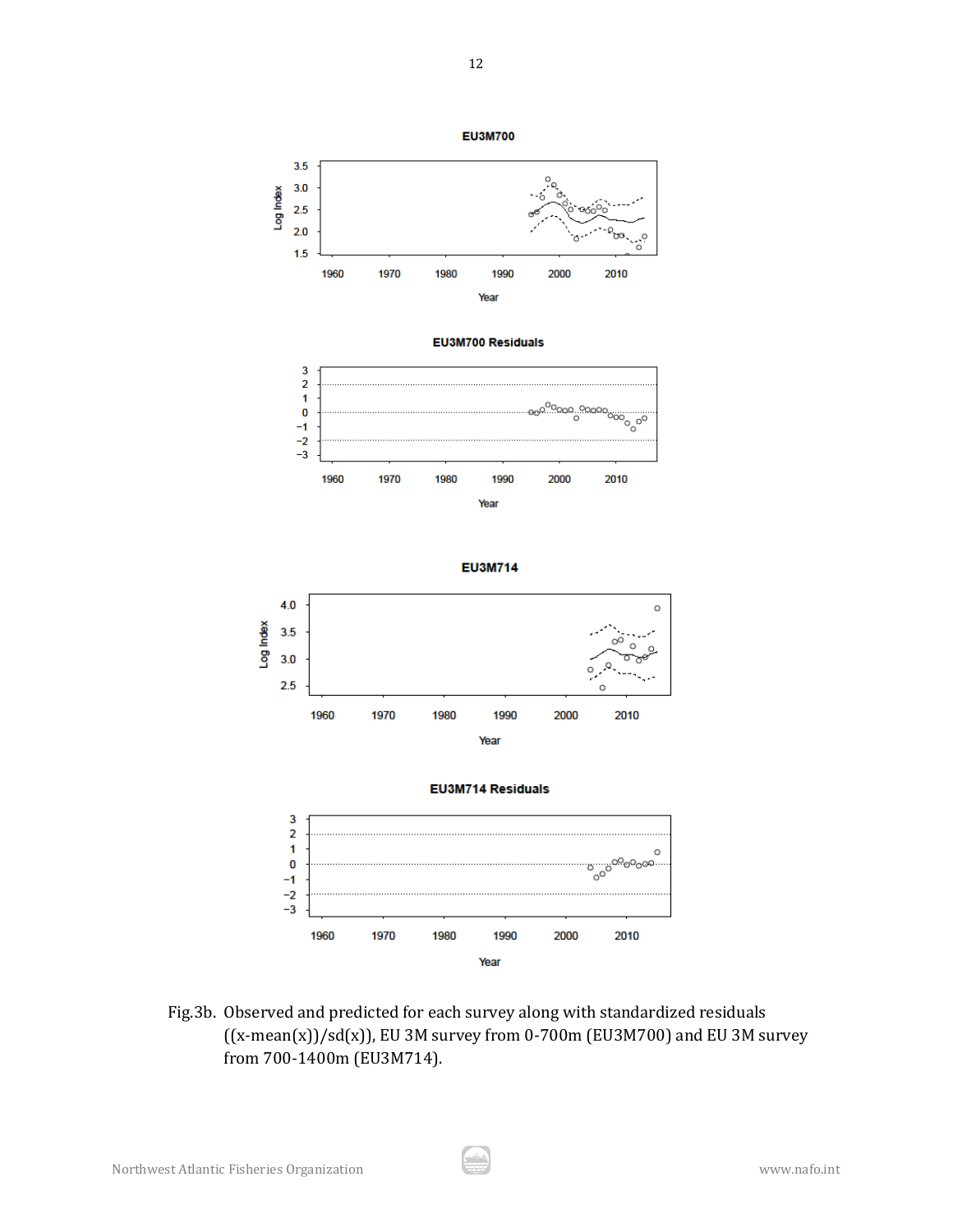

Fig. 4. Process error with 50% and 90% credible intervals for run 9.

process error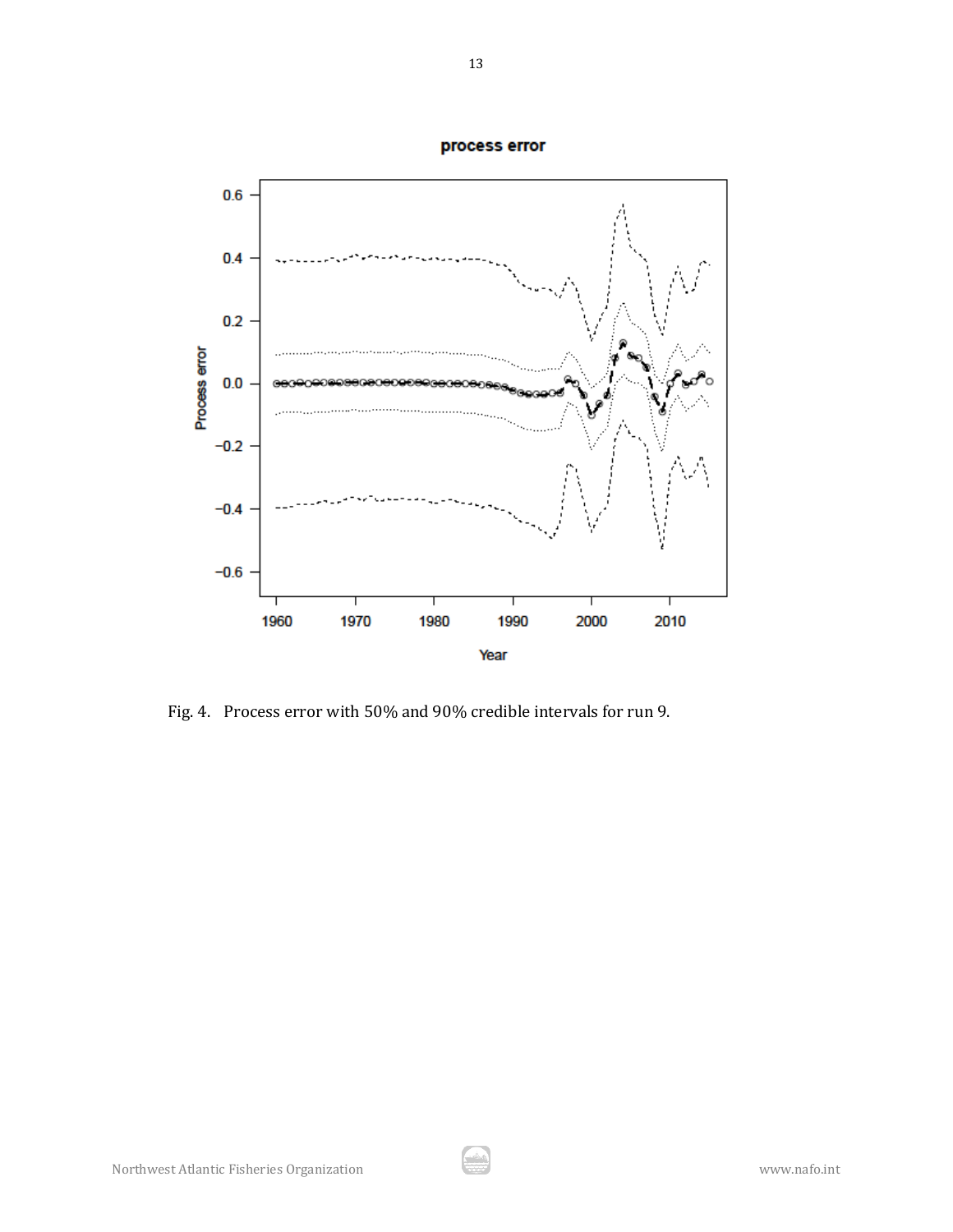

Ghal K400 40 r 0.12 0.1 last accepted surveys EU split

Fig. 5. Ratio of Biomass to  $B_{MSY}$  along with 50% and 90% credible intervals for run 9. The red dotted line is  $B_{lim}$  which is 30%  $B_{MSY}$ .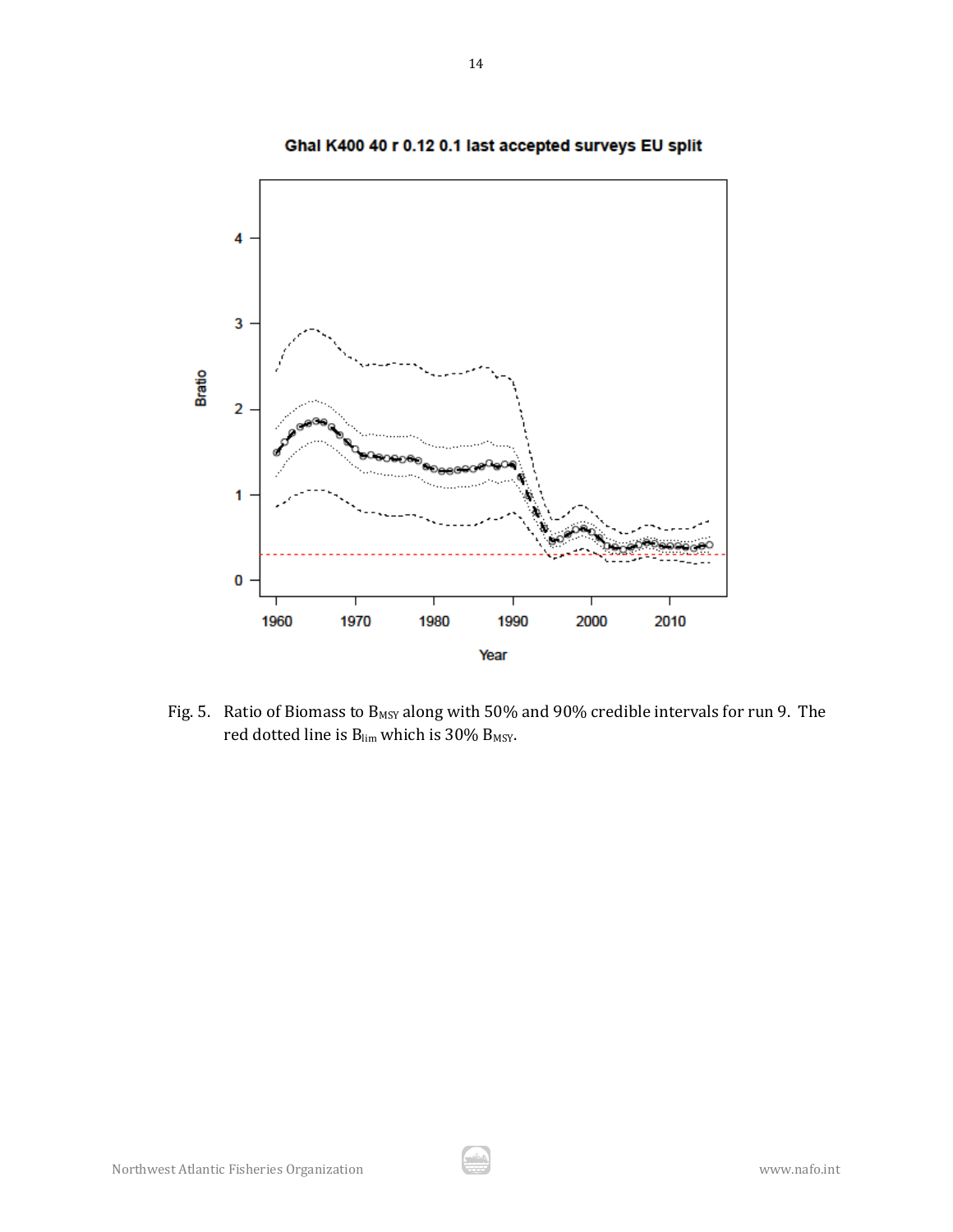

Fig. 6. Ratio of fishing mortality to  $F_{MSY}$  along with 50% and 90% credible intervals for run 9. The red dotted line is  $F_{\text{lim}}$  which is  $F_{\text{MSY}}$ .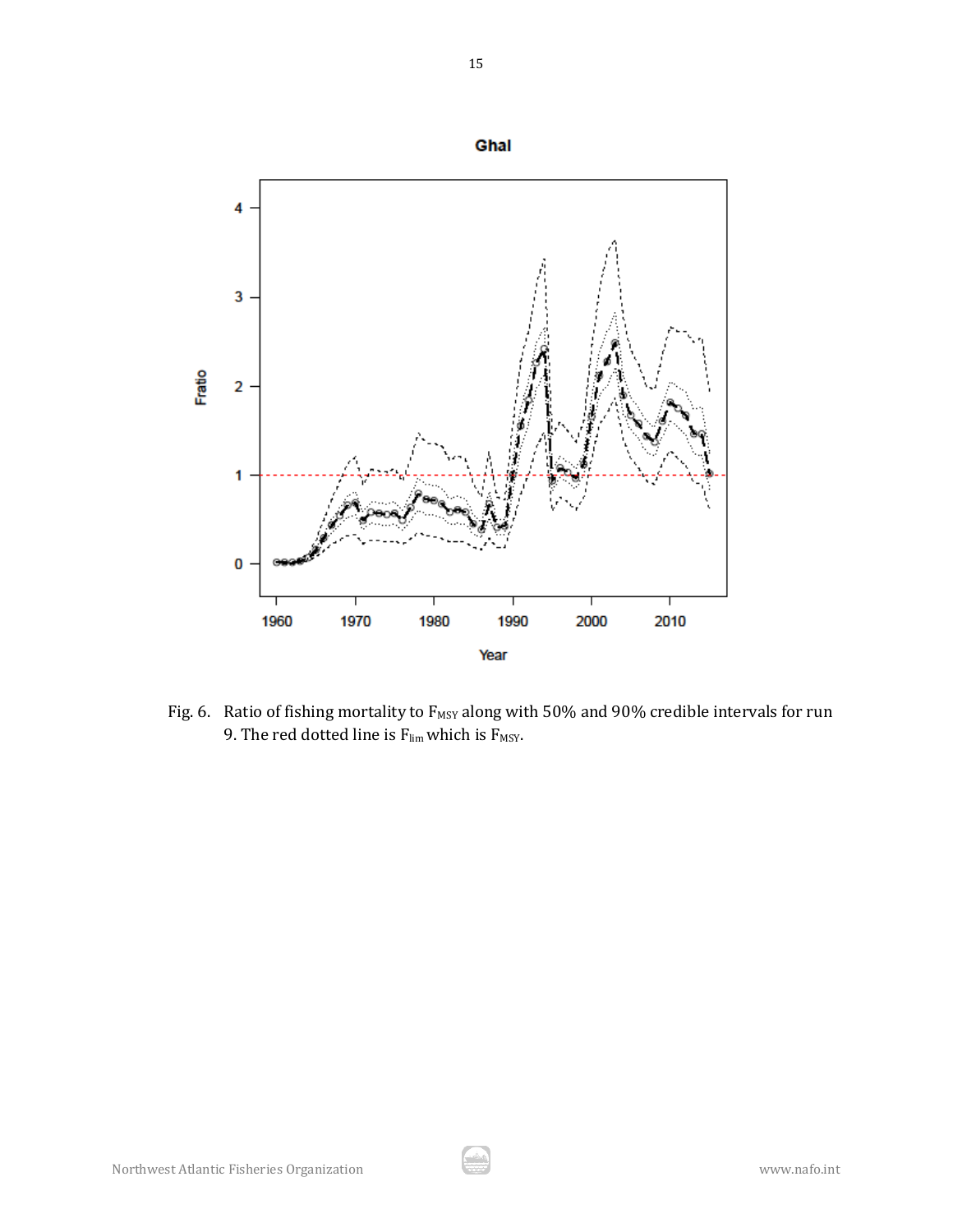# Appendix 1

# Convergence diagnostics Run 9

### **Convergence diagnostics r**

#### Chain: turbotchain1

| Mean   | <b>SD</b>           |        |        |        | Naive SE MC Error Batch SE Batch ACF | 0.025  | 0.5    | 0.975  | MinIter        | Maxiter | Sample |
|--------|---------------------|--------|--------|--------|--------------------------------------|--------|--------|--------|----------------|---------|--------|
| 0.3936 | 0.0799              | 0.0011 | 0.0011 | 0.0012 | $-0.1350$                            | 0.2693 | 0.382  | 0.5801 | 1              | 4500    | 4500   |
|        | Chain: turbotchain2 |        |        |        |                                      |        |        |        |                |         |        |
| Mean   | <b>SD</b>           |        |        |        | Naive SE MC Error Batch SE Batch ACF | 0.025  | 0.5    | 0.975  | MinIter        | MaxIter | Sample |
| 0.3972 | 0.0786              | 0.0011 | 0.0014 | 0.0013 | $-0.0270$                            | 0.2717 | 0.3857 | 0.5802 | $\overline{1}$ | 4500    | 4500   |
|        | Chain: turbotchain3 |        |        |        |                                      |        |        |        |                |         |        |
| Mean   | <b>SD</b>           |        |        |        | Naive SE MC Error Batch SE Batch ACF | 0.025  | 0.5    | 0.975  | MinIter        | MaxIter | Sample |
| 0.3962 | 0.0785              | 0.0011 | 0.0012 | 0.0012 | $-0.0489$                            | 0.2738 | 0.3839 | 0.5844 | 1              | 4500    | 4500   |

BROOKS, GELMAN, AND RUBIN CONVERGENCE DIAGNOSTICS:

==================================================

Iterations used = 2251:4500

Potential Scale Reduction Factors

#### x

1.000414

Multivariate Potential Scale Reduction Factor = 1.000733

Corrected Scale Reduction Factors

---------------------------------

Estimate 0.975

x 1.000747 1.00246

GEWEKE CONVERGENCE DIAGNOSTIC:

==============================

Fraction in first window = 0.1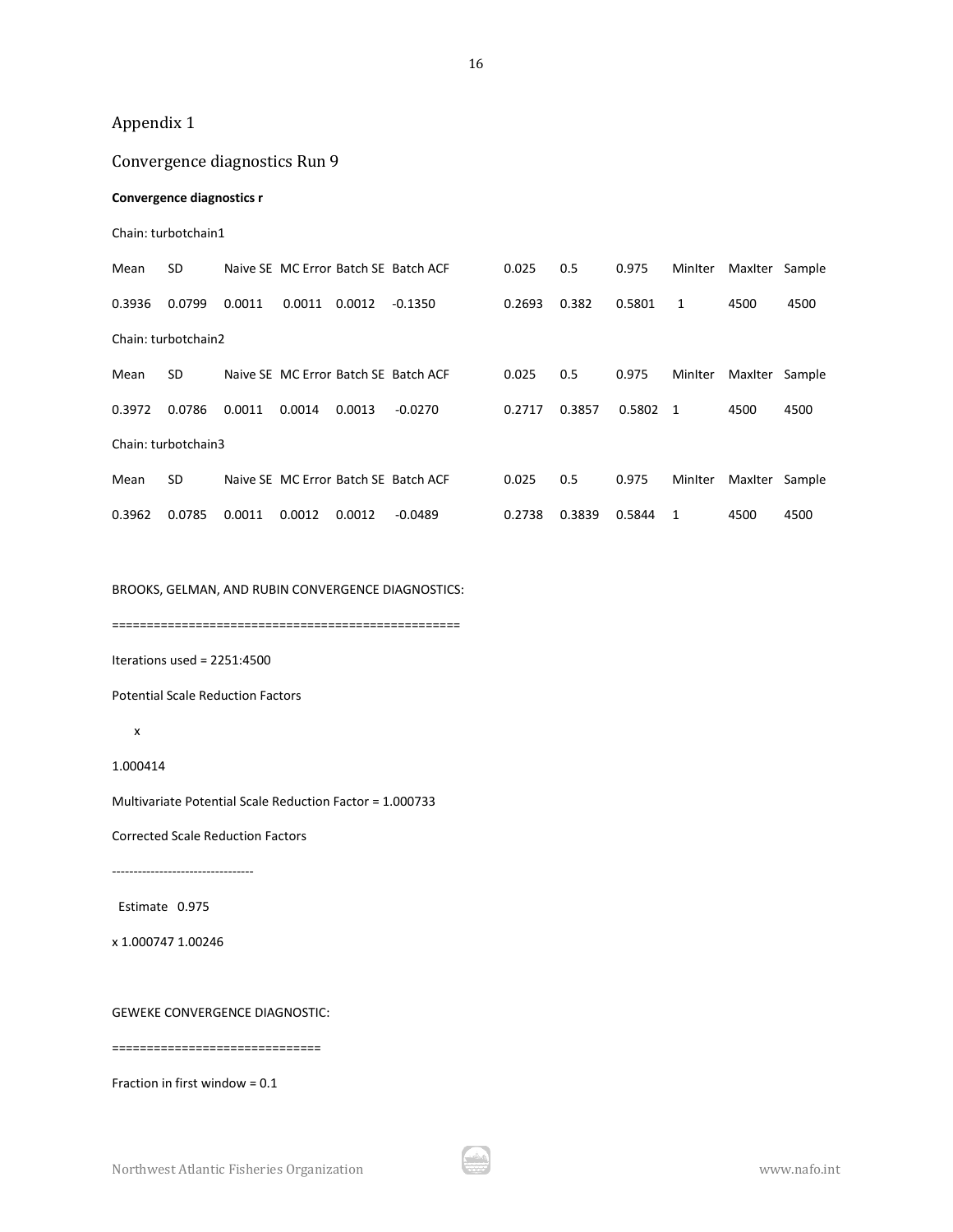Fraction in last window = 0.5

Chain: turbotchain1

x

Z-Score 1.1980373

p-value 0.2309025

Chain: turbotchain2

x

Z-Score -0.6146555

p-value 0.5387822

Chain: turbotchain3

x

Z-Score -1.4836602

p-value 0.1378991

#### **Diagnostics K**

### SUMMARY STATISTICS:

#### ===================

|      |                     | Bin size for calculating Batch SE and (Lag 1) ACF = $50$ |  |
|------|---------------------|----------------------------------------------------------|--|
|      | Chain: turbotchain1 |                                                          |  |
| Magn |                     | Naive SE MC Frror Ratch SE Ratch ACE                     |  |

| Mean | <b>SD</b>               |        |        | Naive SE MC Error Batch SE Batch ACF | 0.025 | 0.5   | 0.975 | MinIter | Maxiter | Sample |
|------|-------------------------|--------|--------|--------------------------------------|-------|-------|-------|---------|---------|--------|
|      | 380.3658 37.6772 0.5616 | 0.5609 | 0.5500 | 0.0940                               | 312.5 | 377.2 | 461   | 1       | 4500    | 4500   |
|      | Chain: turbotchain2     |        |        |                                      |       |       |       |         |         |        |
| Mean | SD.                     |        |        | Naive SE MC Error Batch SE Batch ACF | 0.025 | 0.5   | 0.975 | MinIter | MaxIter | Sample |
|      | 379.0429 37.9241 0.5653 | 0.6593 | 0.6113 | 0.1047                               | 315.0 | 376.3 | 460.9 | 1       | 4500    | 4500   |
|      | Chain: turbotchain3     |        |        |                                      |       |       |       |         |         |        |
| Mean | <b>SD</b>               |        |        | Naive SE MC Error Batch SE Batch ACF | 0.025 | 0.5   | 0.975 | MinIter | MaxIter | Sample |
|      | 379.2188 36.9817 0.5512 | 0.6301 | 0.6286 | $-0.0507$                            | 314.1 | 376.9 | 455.2 | 1       | 4500    | 4500   |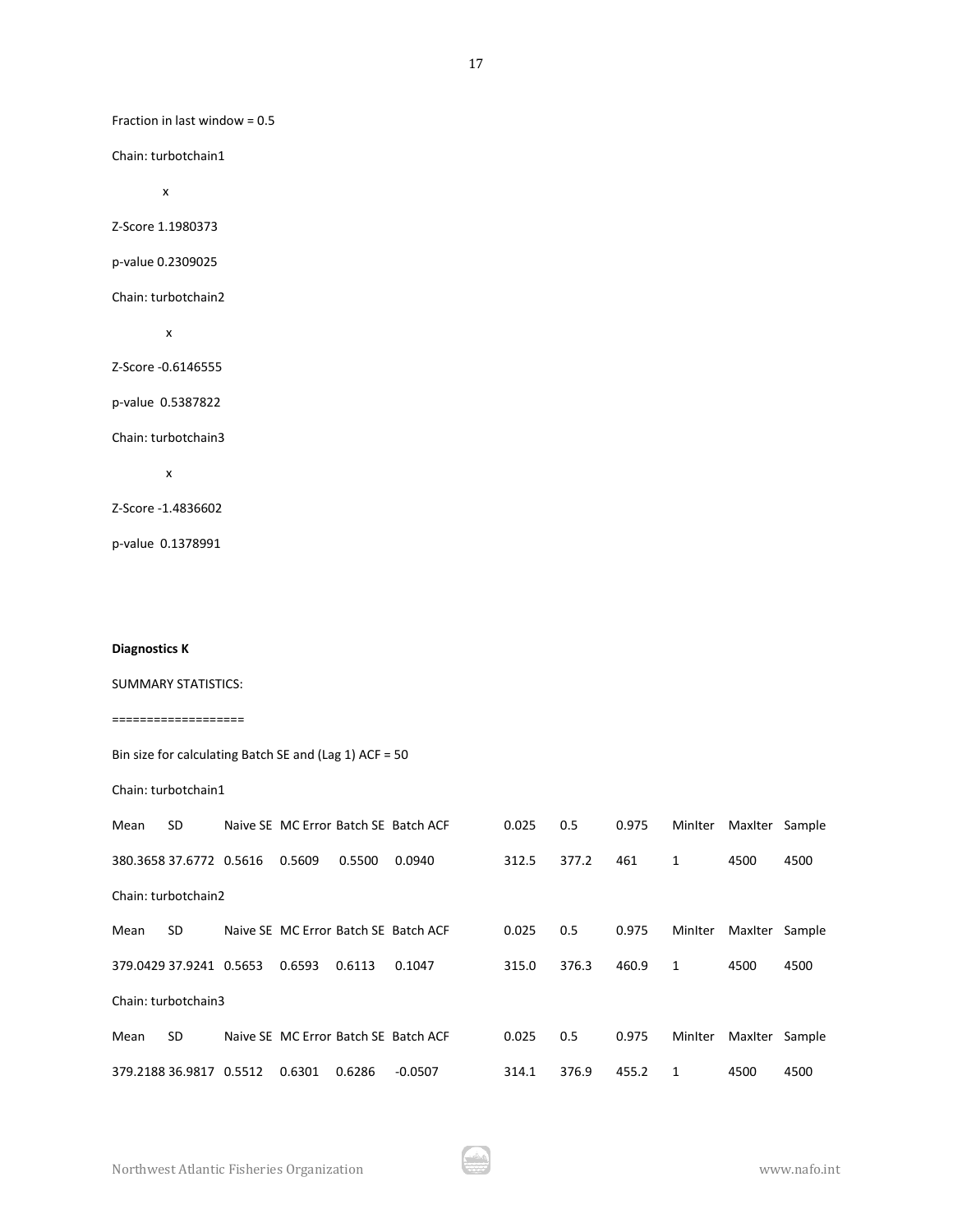BROOKS, GELMAN, AND RUBIN CONVERGENCE DIAGNOSTICS:

==================================================

Iterations used = 2251:4500

Potential Scale Reduction Factors

x

1.000146

Multivariate Potential Scale Reduction Factor = 1.000331

Corrected Scale Reduction Factors

---------------------------------

Estimate 0.975

x 1.000423 1.001415

# GEWEKE CONVERGENCE DIAGNOSTIC:

==============================

Fraction in first window = 0.1

Fraction in last window = 0.5

Chain: turbotchain1

x

Z-Score 0.004322175

p-value 0.996551414

Chain: turbotchain2

x

Z-Score 0.4548116

p-value 0.6492448

Chain: turbotchain3

x

Z-Score -0.3964448

p-value 0.6917769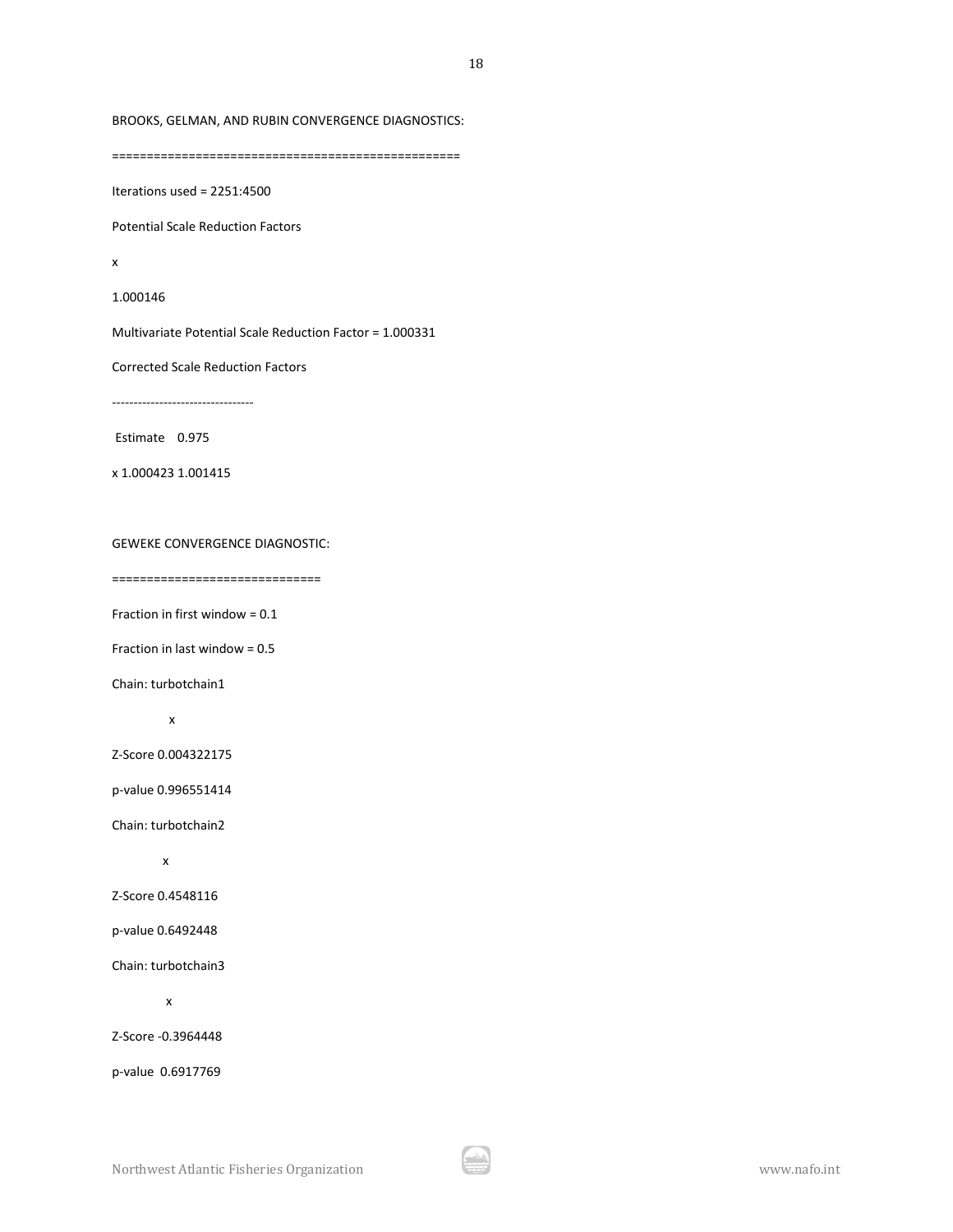#### **Convergence diagnostics process error**

SUMMARY STATISTICS:

Bin size for calculating Batch SE and (Lag 1) ACF = 50

Chain: turbotchain1

| Mean   | <b>SD</b>           |         |        |        | Naive SE MC Error Batch SE Batch ACF | 0.025  | 0.5    | 0.975  | MinIter        | MaxIter | Sample |
|--------|---------------------|---------|--------|--------|--------------------------------------|--------|--------|--------|----------------|---------|--------|
| 0.1648 | 0.0840              | 0.00125 | 0.0019 | 0.0017 | $-0.0324$                            | 0.0143 | 0.1591 | 0.3484 | -1             | 4500    | 4500   |
|        | Chain: turbotchain2 |         |        |        |                                      |        |        |        |                |         |        |
| Mean   | SD.                 |         |        |        | Naive SE MC Error Batch SE Batch ACF | 0.025  | 0.5    | 0.975  | MinIter        | Maxiter | Sample |
| 0.1655 | 0.0821              | 0.0012  | 0.0018 | 0.0017 | $-0.0211$                            | 0.0151 | 0.161  | 0.3432 | $\overline{1}$ | 4500    | 4500   |
|        | Chain: turbotchain3 |         |        |        |                                      |        |        |        |                |         |        |
| Mean   | <b>SD</b>           |         |        |        | Naive SE MC Error Batch SE Batch ACF | 0.025  | 0.5    | 0.975  | MinIter        | MaxIter | Sample |
| 0.1665 | 0.0841              | 0.0012  | 0.0015 | 0.0015 | $-0.1404$                            | 0.0200 | 0.1591 | 0.3532 | 1              | 4500    | 4500   |

BROOKS, GELMAN, AND RUBIN CONVERGENCE DIAGNOSTICS:

==================================================

Iterations used = 2251:4500

Potential Scale Reduction Factors

#### x

0.999897

Multivariate Potential Scale Reduction Factor = 0.9999566

Corrected Scale Reduction Factors

Estimate 0.975

x 1.000021 1.000342

### GEWEKE CONVERGENCE DIAGNOSTIC:

==============================

Fraction in first window = 0.1

Fraction in last window = 0.5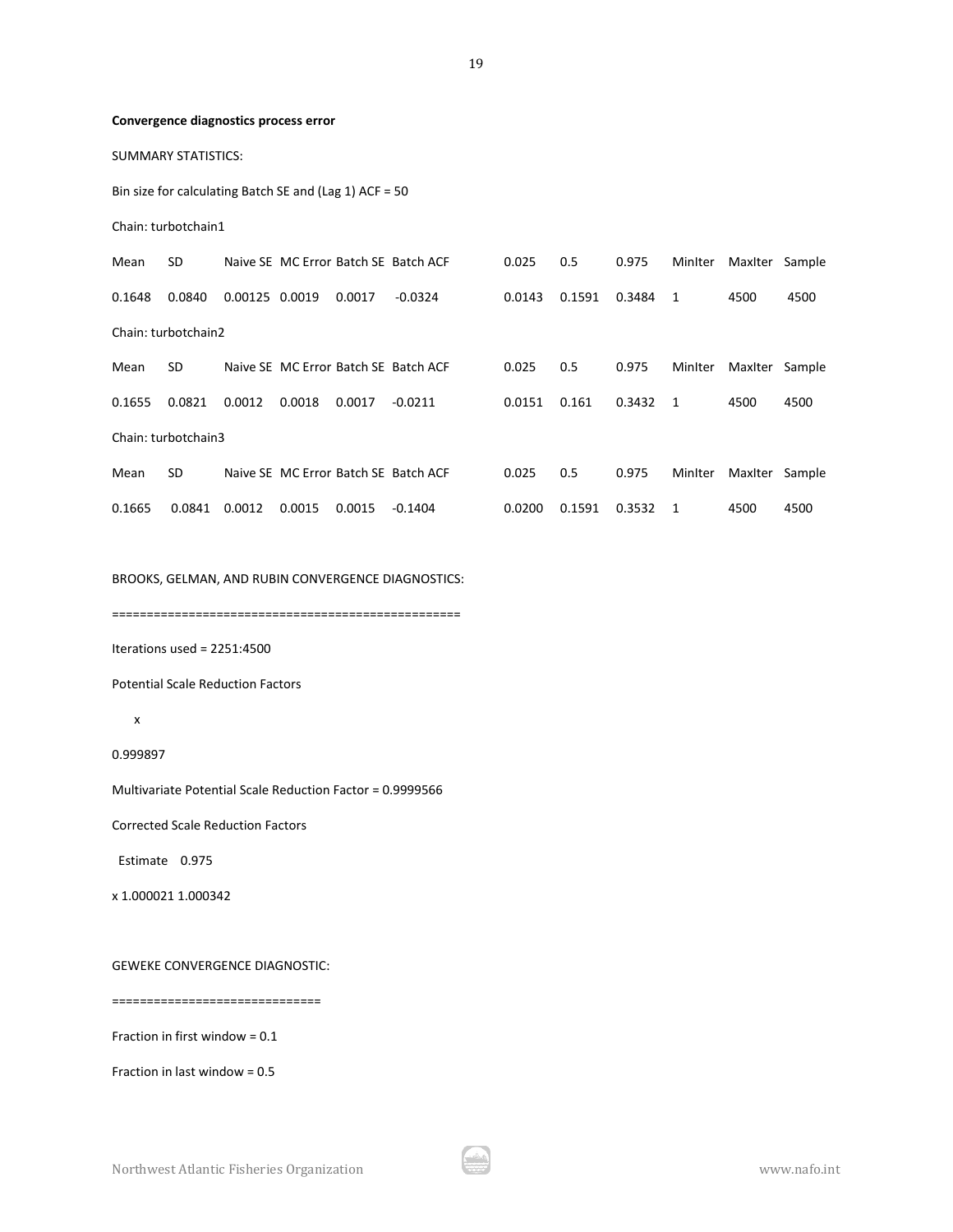Chain: turbotchain1

x

Z-Score 0.2011824

p-value 0.8405560

Chain: turbotchain2

x

Z-Score -1.1152361

p-value 0.2647493

Chain: turbotchain3

x

Z-Score -0.2767956

p-value 0.7819371

#### **Diagnostics q f2J3K**

SUMMARY STATISTICS:

===================

Bin size for calculating Batch SE and (Lag 1) ACF = 50

Chain: turbotchain1

| Mean   | <b>SD</b>           |        |        |        | Naive SE MC Error Batch SE Batch ACF | 0.025  | 0.5    | 0.975  | Minlter | MaxIter | Sample |
|--------|---------------------|--------|--------|--------|--------------------------------------|--------|--------|--------|---------|---------|--------|
| 2.3842 | 0.5080              | 0.0075 | 0.0082 | 0.0083 | $-0.0834$                            | 1.6314 | 2.3065 | 3.5962 | 1       | 4500    | 4500   |
|        | Chain: turbotchain2 |        |        |        |                                      |        |        |        |         |         |        |
| Mean   | <b>SD</b>           |        |        |        | Naive SE MC Error Batch SE Batch ACF | 0.025  | 0.5    | 0.975  | Minlter | MaxIter | Sample |
| 2.3965 | 0.4983              | 0.0074 | 0.0092 | 0.0086 | 0.0154                               | 1.617  | 2.33   | 3.5411 | 1       | 4500    | 4500   |
|        | Chain: turbotchain3 |        |        |        |                                      |        |        |        |         |         |        |
| Mean   | <b>SD</b>           |        |        |        | Naive SE MC Error Batch SE Batch ACF | 0.025  | 0.5    | 0.975  | MinIter | MaxIter | Sample |
| 2.3914 | 0.4970              | 0.0074 | 0.0070 | 0.0076 | $-0.1227$                            | 1.6094 | 2.329  | 3.5530 | -1      | 4500    | 4500   |

#### BROOKS, GELMAN, AND RUBIN CONVERGENCE DIAGNOSTICS:

==================================================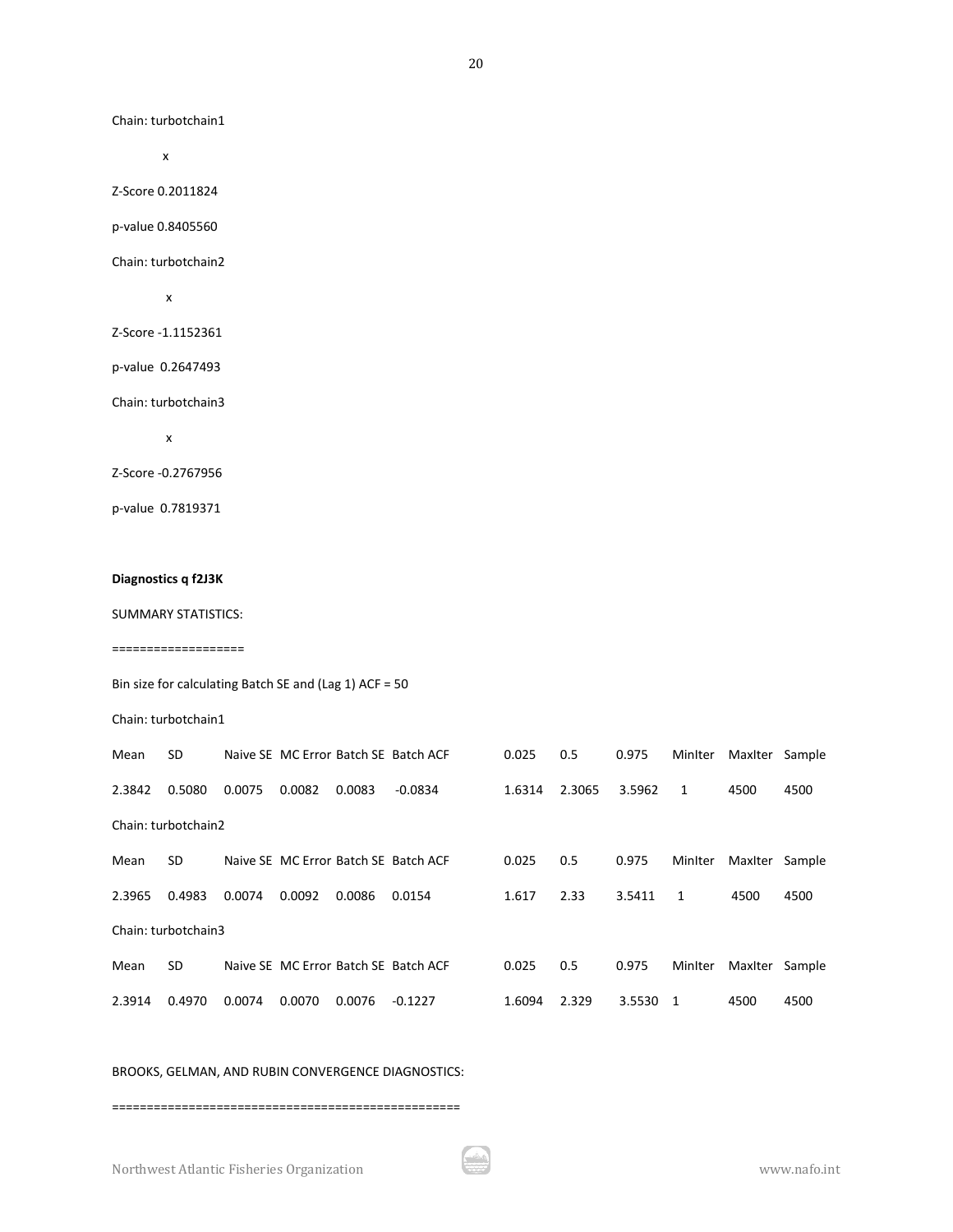Iterations used = 2251:4500

Potential Scale Reduction Factors

x

0.9998208

Multivariate Potential Scale Reduction Factor = 0.9998423

Corrected Scale Reduction Factors

Estimate 0.975

x 0.9998375 0.9999533

### GEWEKE CONVERGENCE DIAGNOSTIC:

Fraction in first window = 0.1

Fraction in last window = 0.5

Chain: turbotchain1

x

Z-Score 0.3465736

p-value 0.7289117

Chain: turbotchain2

x

Z-Score -1.049050

p-value 0.294155

Chain: turbotchain3

x

Z-Score -0.4327403

p-value 0.6652034

#### **Convergence diagnostics q sp3LNO**

SUMMARY STATISTICS:

===================

Bin size for calculating Batch SE and (Lag 1) ACF = 50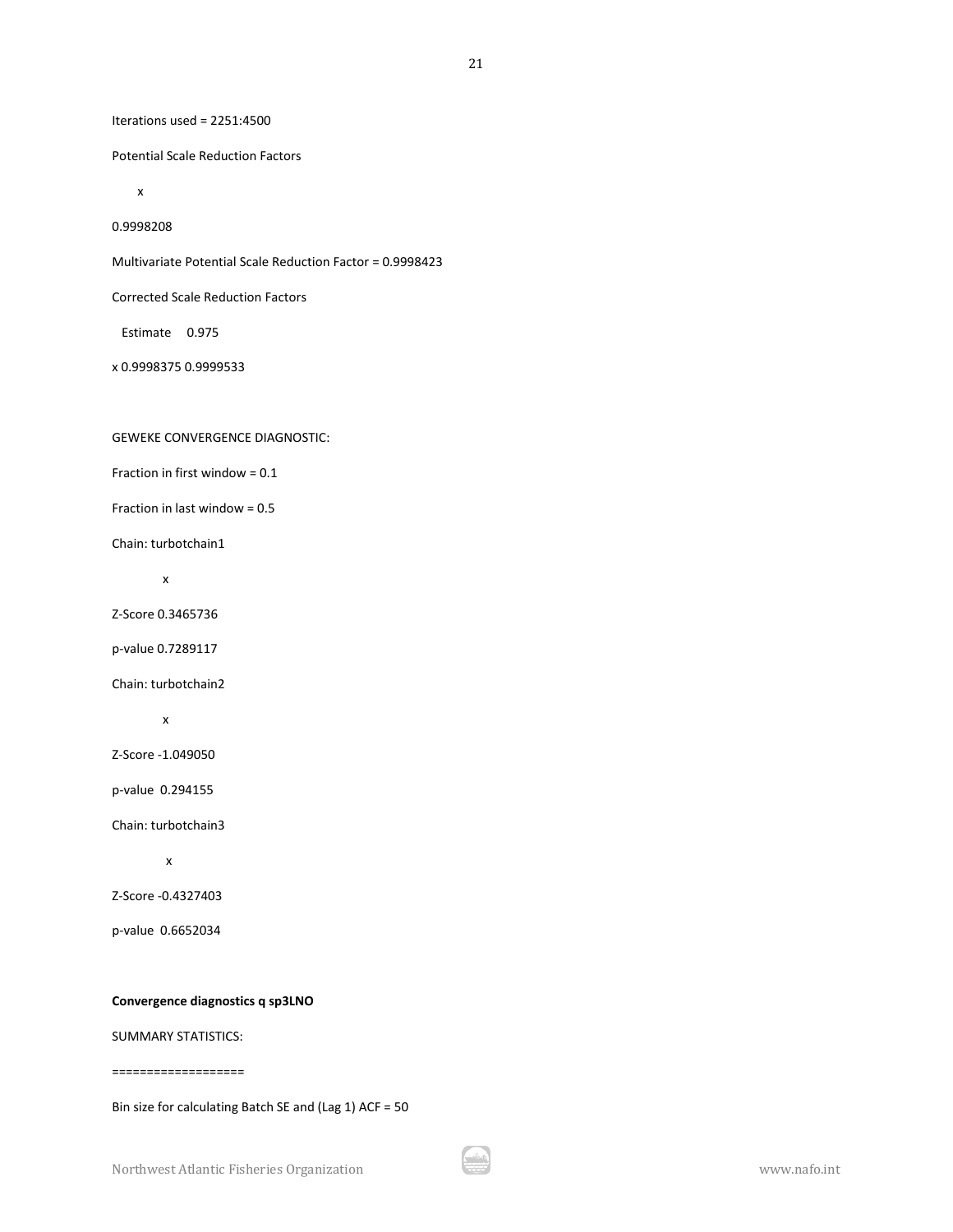22

| Mean            | SD. |  |        | Naive SE MC Error Batch SE Batch ACF | 0.025 | 0.5                       | 0.975 | Miniter Maxiter Sample |      |
|-----------------|-----|--|--------|--------------------------------------|-------|---------------------------|-------|------------------------|------|
| 0.2115   0.0475 |     |  | 0.0006 | -0.0967                              |       | 0.1386  0.2045  0.3244  1 |       | 4500                   | 4500 |

Chain: turbotchain1

|        | Chain: turbotchain2 |        |        |        |                                      |        |        |        |                |                |        |
|--------|---------------------|--------|--------|--------|--------------------------------------|--------|--------|--------|----------------|----------------|--------|
| Mean   | <b>SD</b>           |        |        |        | Naive SE MC Error Batch SE Batch ACF | 0.025  | 0.5    | 0.975  | MinIter        | Maxiter        | Sample |
| 0.2129 | 0.0473              | 0.0007 | 0.0008 | 0.0008 | 0.0052                               | 0.1399 | 0.2066 | 0.3207 | $\overline{1}$ | 4500           | 4500   |
|        | Chain: turbotchain3 |        |        |        |                                      |        |        |        |                |                |        |
| Mean   | <b>SD</b>           |        |        |        | Naive SE MC Error Batch SE Batch ACF | 0.025  | 0.5    | 0.975  | MinIter        | Maxiter Sample |        |
| 0.2125 | 0.0462              | 0.0006 | 0.0006 | 0.0007 | $-0.1862$                            | 0.1371 | 0.2061 | 0.3180 |                | 4500           | 4500   |

BROOKS, GELMAN, AND RUBIN CONVERGENCE DIAGNOSTICS:

==================================================

Iterations used = 2251:4500

Potential Scale Reduction Factors

```
 x
```
0.9998128

Multivariate Potential Scale Reduction Factor = 0.9998303

Corrected Scale Reduction Factors

Estimate 0.975

x 0.9998747 0.9999689

GEWEKE CONVERGENCE DIAGNOSTIC:

#### ==============================

Fraction in first window = 0.1

Fraction in last window = 0.5

Chain: turbotchain1

X

Z-Score 0.3278664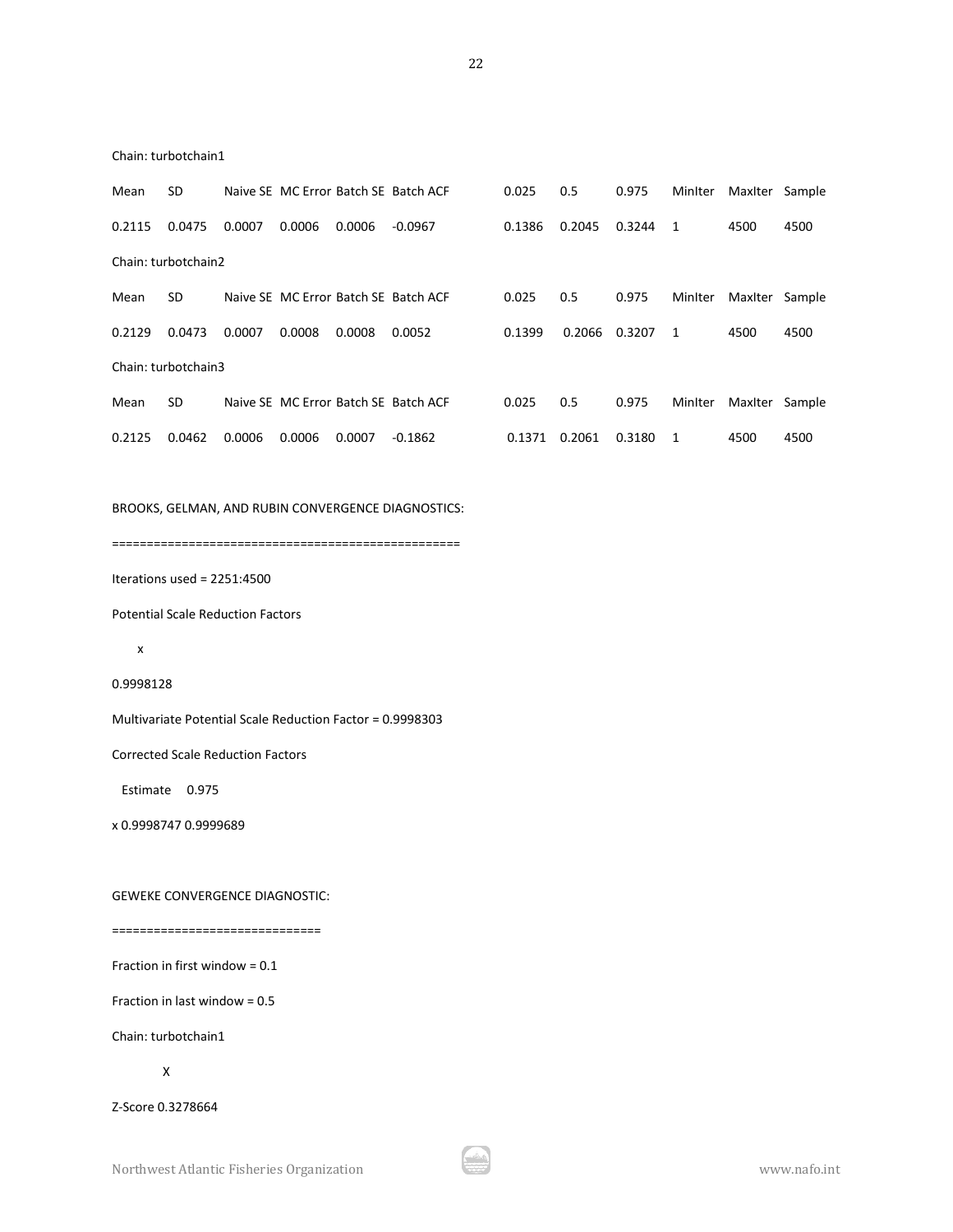p-value 0.7430127

Chain: turbotchain2

x

Z-Score -0.3900970

p-value 0.6964648

Chain: turbotchain3

x

Z-Score 0.6889215

p-value 0.4908727

### **Convergence diagnostics q sp3LNO**

SUMMARY STATISTICS:

#### ===================

Bin size for calculating Batch SE and (Lag 1) ACF = 50

Chain: turbotchain1

| Mean   | <b>SD</b>           |        |        |        | Naive SE MC Error Batch SE Batch ACF | 0.025  | 0.5    | 0.975  | MinIter | Maxiter | Sample |
|--------|---------------------|--------|--------|--------|--------------------------------------|--------|--------|--------|---------|---------|--------|
| 0.1329 | 0.0281              | 0.0004 | 0.0005 | 0.0004 | 0.0111                               | 0.0897 | 0.1288 | 0.1981 | -1      | 4500    | 4500   |
|        | Chain: turbotchain2 |        |        |        |                                      |        |        |        |         |         |        |
| Mean   | <b>SD</b>           |        |        |        | Naive SE MC Error Batch SE Batch ACF | 0.025  | 0.5    | 0.975  | Minlter | MaxIter | Sample |
| 0.1337 | 0.0282              | 0.0004 | 0.0004 | 0.0004 | $-0.0570$                            | 0.0895 | 0.1297 | 0.1981 | - 1     | 4500    | 4500   |
|        | Chain: turbotchain3 |        |        |        |                                      |        |        |        |         |         |        |
| Mean   | <b>SD</b>           |        |        |        | Naive SE MC Error Batch SE Batch ACF | 0.025  | 0.5    | 0.975  | Minlter | MaxIter | Sample |
| 0.1335 | 0.0276              | 0.0004 | 0.0004 | 0.0004 | $-0.1071$                            | 0.0902 | 0.1302 | 0.1973 | 1       | 4500    | 4500   |

BROOKS, GELMAN, AND RUBIN CONVERGENCE DIAGNOSTICS:

==================================================

Iterations used = 2251:4500

Potential Scale Reduction Factors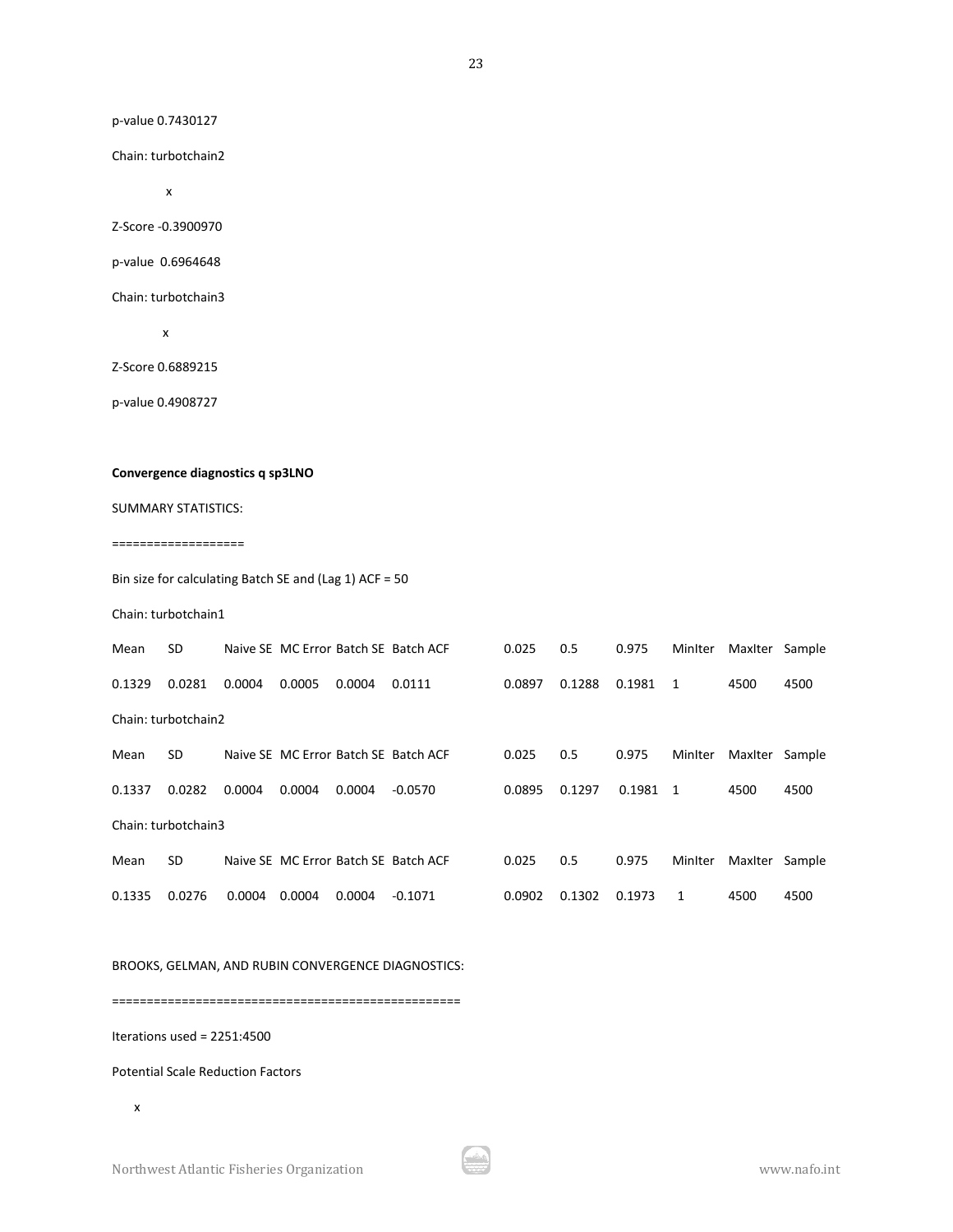#### 1.000524

Multivariate Potential Scale Reduction Factor = 1.000897

Corrected Scale Reduction Factors

Estimate 0.975

x 1.000649 1.002655

GEWEKE CONVERGENCE DIAGNOSTIC:

==============================

Fraction in first window = 0.1

Fraction in last window = 0.5

Chain: turbotchain1

x

Z-Score 1.98783367

p-value 0.04683009

Chain: turbotchain2

x

Z-Score -0.7251590

p-value 0.4683545

Chain: turbotchain3

x

Z-Score -0.8416623

p-value 0.3999770

#### **Convergence diagnostics q EU3M714**

#### SUMMARY STATISTICS:

===================

Bin size for calculating Batch SE and (Lag 1) ACF = 50

Chain: turbotchain1

| Mean SD | Naive SE MC Error Batch SE Batch ACF |  | 0.025 0.5 0.975 MinIter MaxIter Sample |  |  |
|---------|--------------------------------------|--|----------------------------------------|--|--|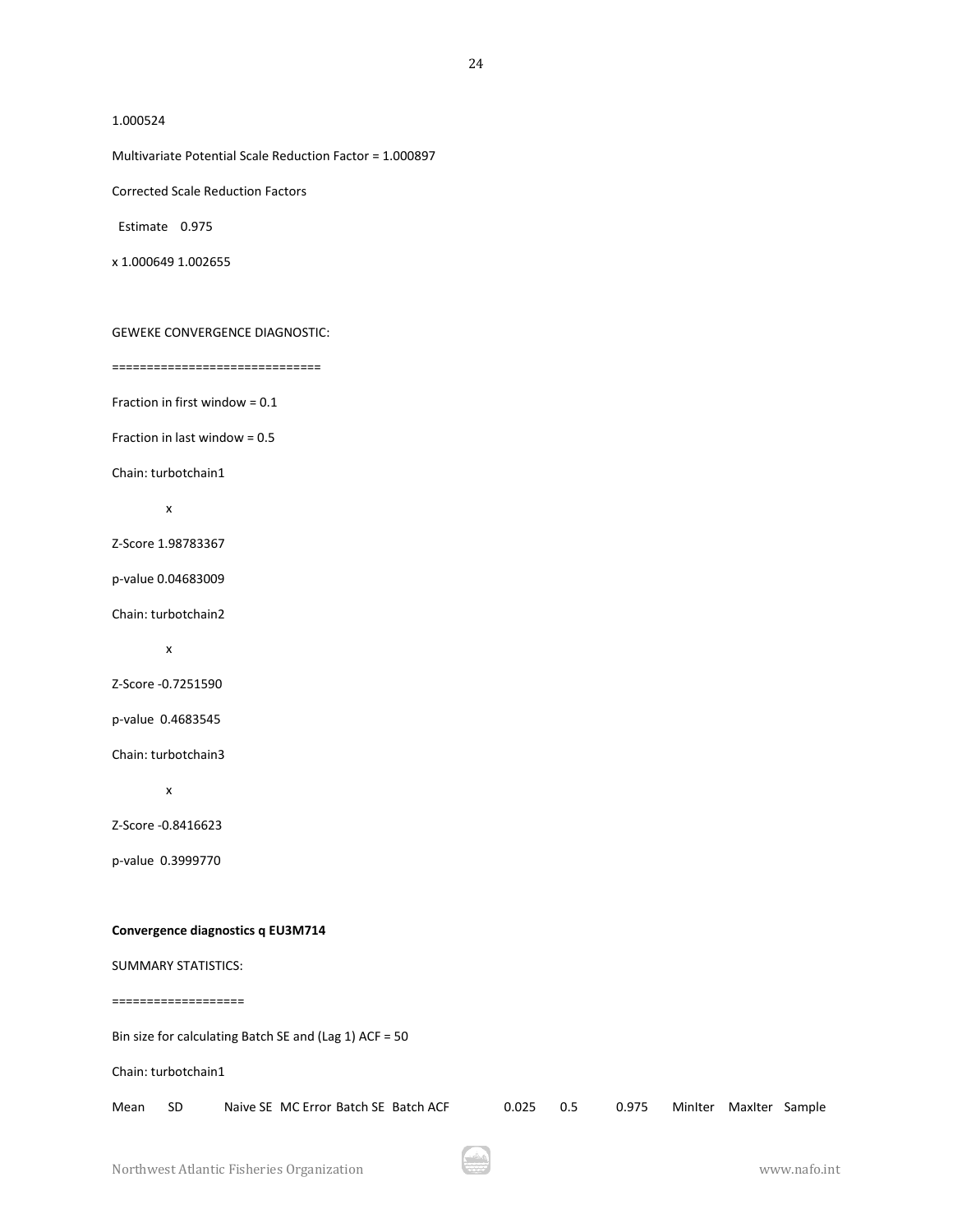0.3037 0.0797 0.0011 0.0012 0.0012 -0.0495 0.1837 0.2899 0.4881 1 4500 4500 Chain: turbotchain2 Mean SD Naive SE MC Error Batch SE Batch ACF 0.025 0.5 0.975 MinIter MaxIter Sample 0.3036 0.0780 0.0011 0.0012 0.0011 0.0274 0.1858 0.2913 0.4905 1 4500 4500 Chain: turbotchain3 Mean SD Naive SE MC Error Batch SE Batch ACF 0.025 0.5 0.975 MinIter MaxIter Sample 0.3047 0.0800 0.0011 0.0010 0.0012 -0.0934 0.1839 0.2929 0.4962 1 4500 4500

BROOKS, GELMAN, AND RUBIN CONVERGENCE DIAGNOSTICS:

==================================================

Iterations used = 2251:4500

Potential Scale Reduction Factors

x

1.000301

Multivariate Potential Scale Reduction Factor = 1.000563

Corrected Scale Reduction Factors

Estimate 0.975

x 1.000726 1.002135

GEWEKE CONVERGENCE DIAGNOSTIC:

==============================

Fraction in first window  $= 0.1$ 

Fraction in last window = 0.5

Chain: turbotchain1

x

Z-Score 0.05289689

p-value 0.95781407

Chain: turbotchain2

x